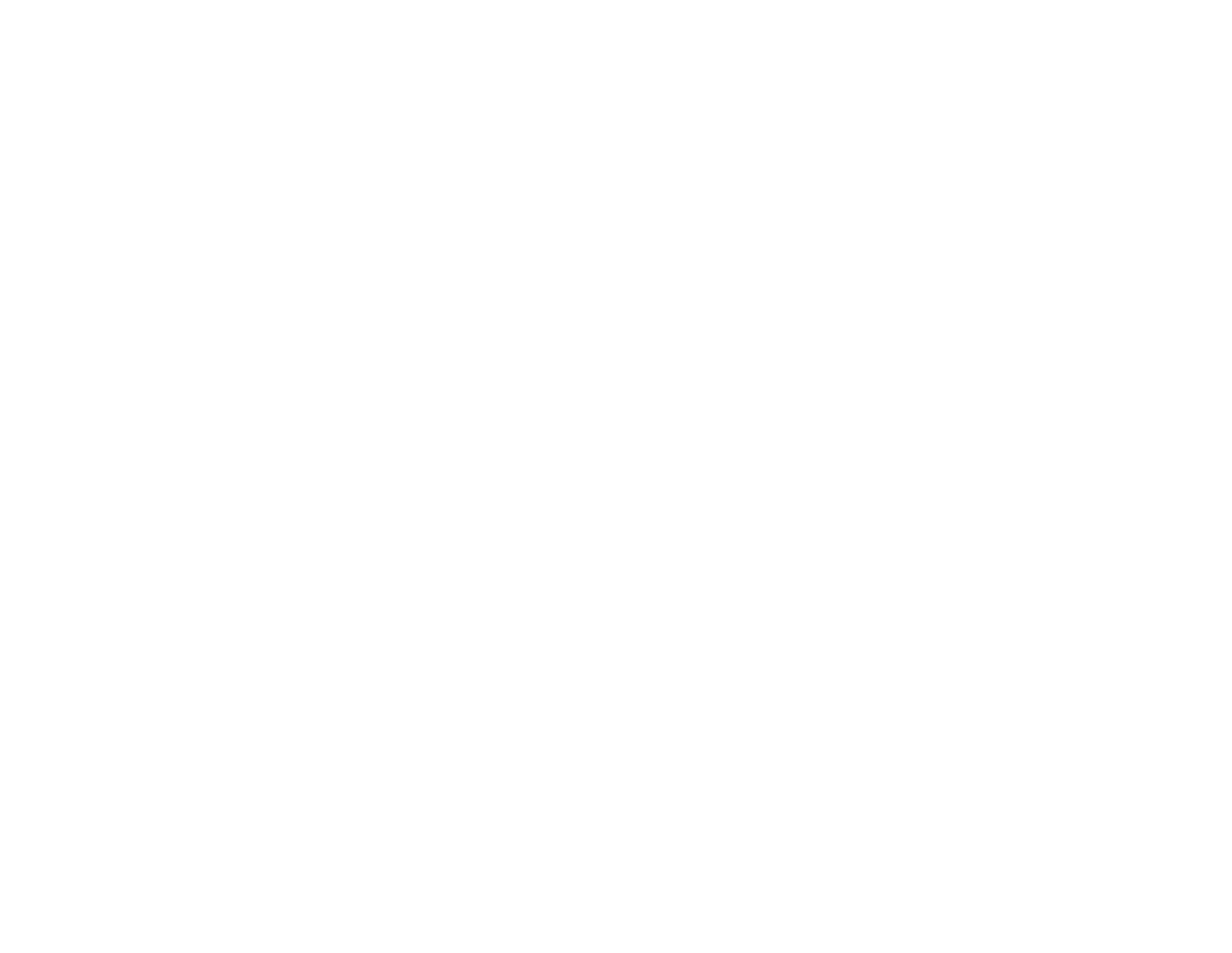**ACTUAL PERFORMANCE FOR OUTCOME MEASURES 473 - Public Utility Commission of Texas Fiscal Year 2017 10/13/2017**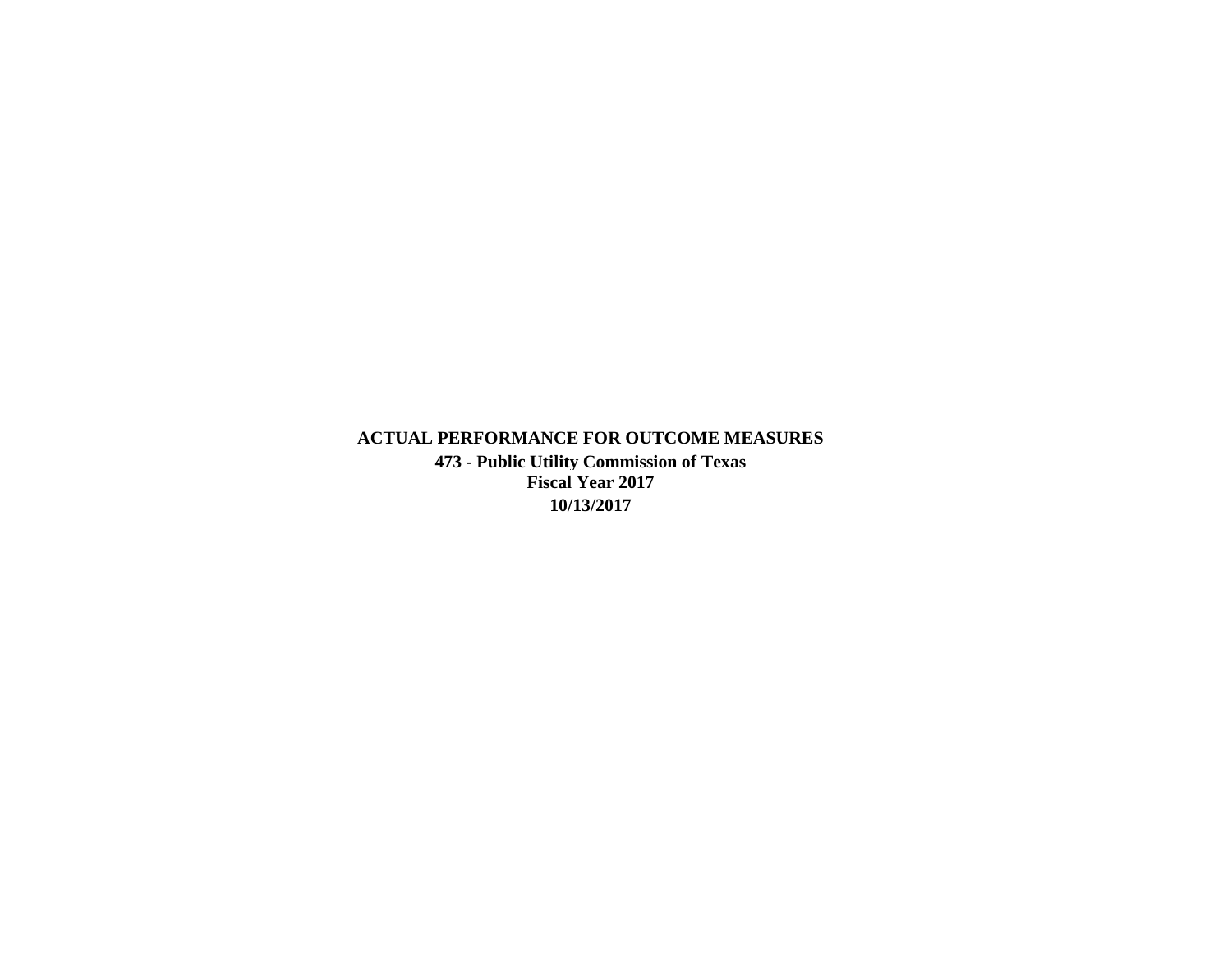|  |  | Outcomes with Cover Page and Update Explanation |
|--|--|-------------------------------------------------|
|--|--|-------------------------------------------------|

TIME: PAGE:

DATE: **10/13/2017**

**9:57:23AM 2 OF 3**

84th Regular Session, Performance Reporting

Automated Budget and Evaluation System of Texas (ABEST)

| Agency code: 473       |                      | Agency name: Public Utility Commission of Texas                                                                                                                                                                                                                                                                                                                                                                                                         |                       |                    |                                           |                     |
|------------------------|----------------------|---------------------------------------------------------------------------------------------------------------------------------------------------------------------------------------------------------------------------------------------------------------------------------------------------------------------------------------------------------------------------------------------------------------------------------------------------------|-----------------------|--------------------|-------------------------------------------|---------------------|
| Type/Objective/Measure |                      |                                                                                                                                                                                                                                                                                                                                                                                                                                                         | 2017<br><b>Target</b> | 2017<br><b>YTD</b> | <b>Percent of</b><br><b>Annual Target</b> | <b>Target Range</b> |
|                        | MAINTAIN COMPETITION |                                                                                                                                                                                                                                                                                                                                                                                                                                                         |                       |                    |                                           |                     |
|                        |                      | % SERVED BY CITIES CERTIFIED                                                                                                                                                                                                                                                                                                                                                                                                                            | 75.00 %               | 71.03 %            | 94.71 % *                                 |                     |
|                        |                      | Explanation of Variance: The maturing certificated telecommunications market has experienced mergers and acquisitions of current providers. Voice over Internet Protocol<br>(VoIP) are offering telecommunication service as well but are not reflected in this measure.                                                                                                                                                                                |                       |                    |                                           |                     |
|                        | Prior YTD:           | <b>RELATIVE ELEC PRICE: RESIDENTIAL</b>                                                                                                                                                                                                                                                                                                                                                                                                                 | 100.00 %              | 86.39 %            | $86.39\%$ *                               |                     |
|                        |                      | Explanation of Variance: The ERCOT electricity market uses natural gas as the fuel for approximately 50% of its generation output, as compared to 25-30% nationally.<br>Therefore, the stability of the lower natural gas prices over recent years has affected rates in the ERCOT competitive market of Texas to a greater extent than it has on a national<br>level. Performance on this measure is lower than the annual target, which is desirable. |                       |                    |                                           |                     |
|                        | Prior YTD:           |                                                                                                                                                                                                                                                                                                                                                                                                                                                         |                       |                    |                                           |                     |
|                        |                      | % OF NAT'L AVG RESIDENTIAL E-BILL                                                                                                                                                                                                                                                                                                                                                                                                                       | 116.00 %              | 116.43 %           | 100.37 %                                  |                     |
|                        | Prior YTD:           |                                                                                                                                                                                                                                                                                                                                                                                                                                                         |                       |                    |                                           |                     |
| 8                      |                      | <b>RELATIVE ELEC OFFER PRICE: RES</b>                                                                                                                                                                                                                                                                                                                                                                                                                   | 90.00 %               | 72.87 %            | $80.97\%$ *                               |                     |
|                        |                      |                                                                                                                                                                                                                                                                                                                                                                                                                                                         |                       |                    |                                           |                     |

Explanation of Variance: The ERCOT electricity market uses natural gas as the fuel for approximately 50% of its generation output, as compared to 25-30% nationally. Therefore, the stability of the lower natural gas prices over recent years has affected rates in the ERCOT competitive market of Texas to a greater extent than it has on a national level. Performance on this measure is lower than the annual target, which is desirable.

Prior YTD:

1-2 REGULATE SERVICE PROVIDERS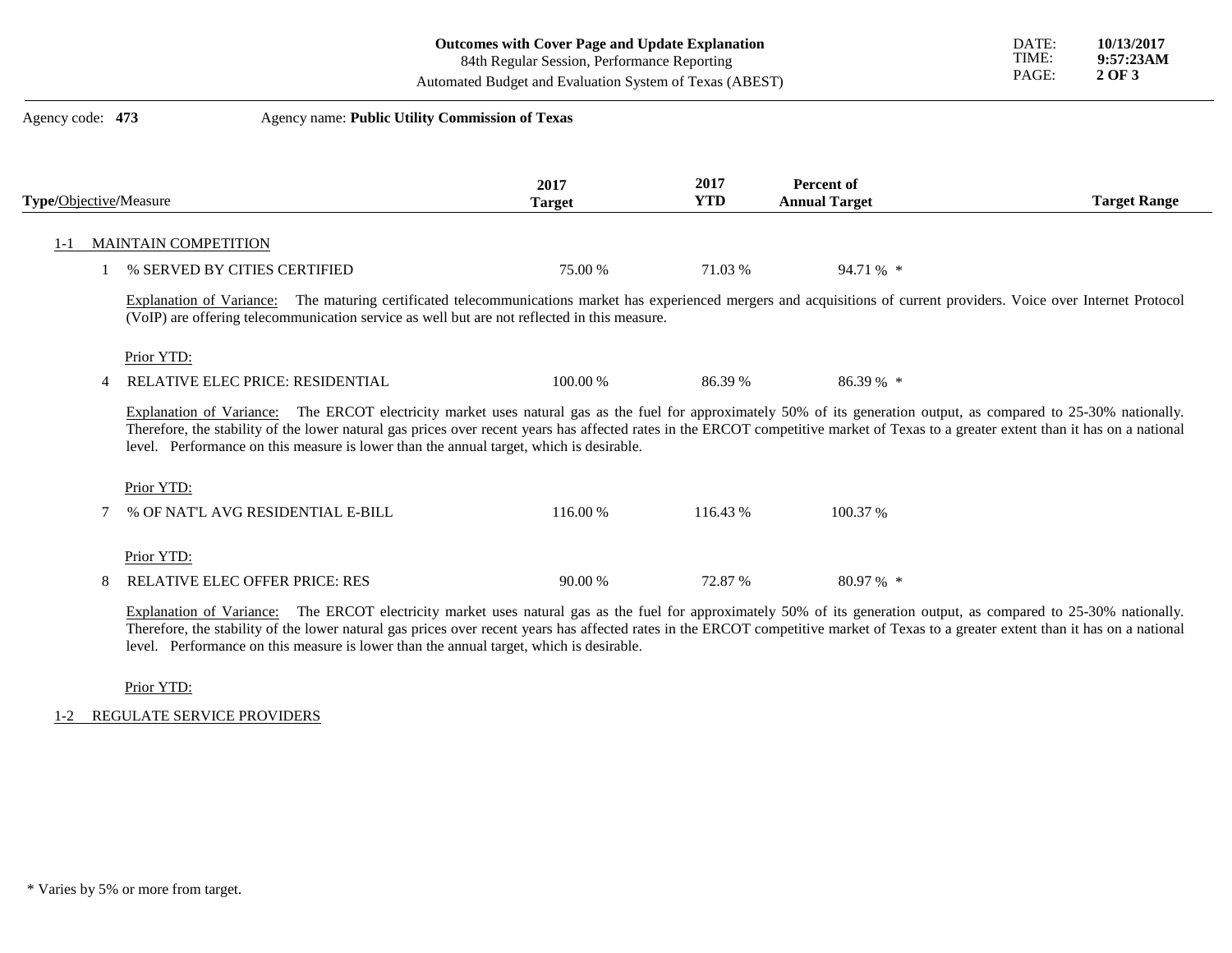| <b>Outcomes with Cover Page and Update Explanation</b> |  |
|--------------------------------------------------------|--|
|--------------------------------------------------------|--|

84th Regular Session, Performance Reporting

Automated Budget and Evaluation System of Texas (ABEST)

# Agency code: **473** Agency name: **Public Utility Commission of Texas 2017 Type/**Objective**/**Measure **Target 2017 YTD Percent of Annual Target Target Range** 1 % OF NAT'L AVG RESIDENTIAL PH BILL 108.00 % 129.76 % 120.15 % \*

Explanation of Variance: The deviation from the target can be attributed to the largest telephone providers (AT&T Texas, Frontier Communications - f.k.a. Verizon, CenturyLink) being allowed to increase monthly rates for single-line residential service in regulated exchanges while reducing dependence on the Texas High Cost Universal Service fund. The monthly residential bill national average is \$18.75 and below the \$24 ceiling that has been allowed to the largest providers. AT&T Texas, the largest provider, has had all its exchanges deregulated and is no longer a participant in the Texas High Cost Universal Service Fund. As such, the monthly rate for AT&T Texas is at \$27.00. Similarly, Frontier Communications (f.k.a. Verizon) has had all of its exchanges deregulated. While most of Frontier's deregulated exchanges are at monthly rate of \$31.00, there are still a few of its most recently deregulated exchanges that remain at the \$24.00 ceiling.

### Prior YTD:

#### 2-2 RESOLVE COMPLAINTS

|       | % CUST COMPLAINTS RESOLVED (IRP)    | 99.00 %  | 99.35 %  | 100.35 %   |
|-------|-------------------------------------|----------|----------|------------|
|       | Prior YTD:                          |          |          |            |
| $3-1$ | FINANCIAL ASSISTANCE                |          |          |            |
|       | % LOW-INCOME CUST PROVIDED DISCOUNT | $0.00\%$ | $0.00\%$ | $0.00\%$ * |
|       | <b>Explanation of Variance:</b>     |          |          |            |

Prior YTD: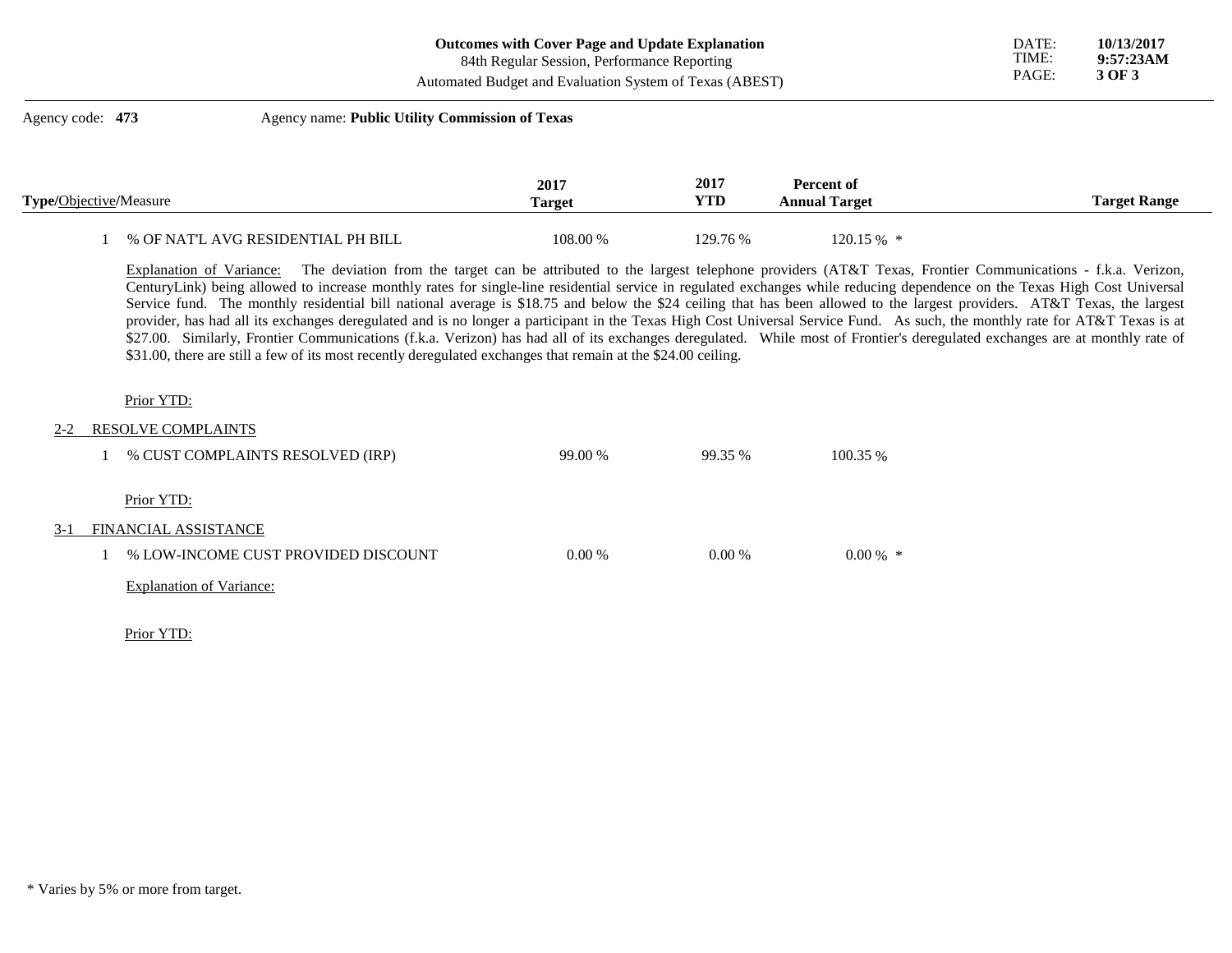**ACTUAL PERFORMANCE FOR OUTPUT/EFFICIENCY MEASURES 473 - Public Utility Commission of Texas Fiscal Year 2017 10/13/2017**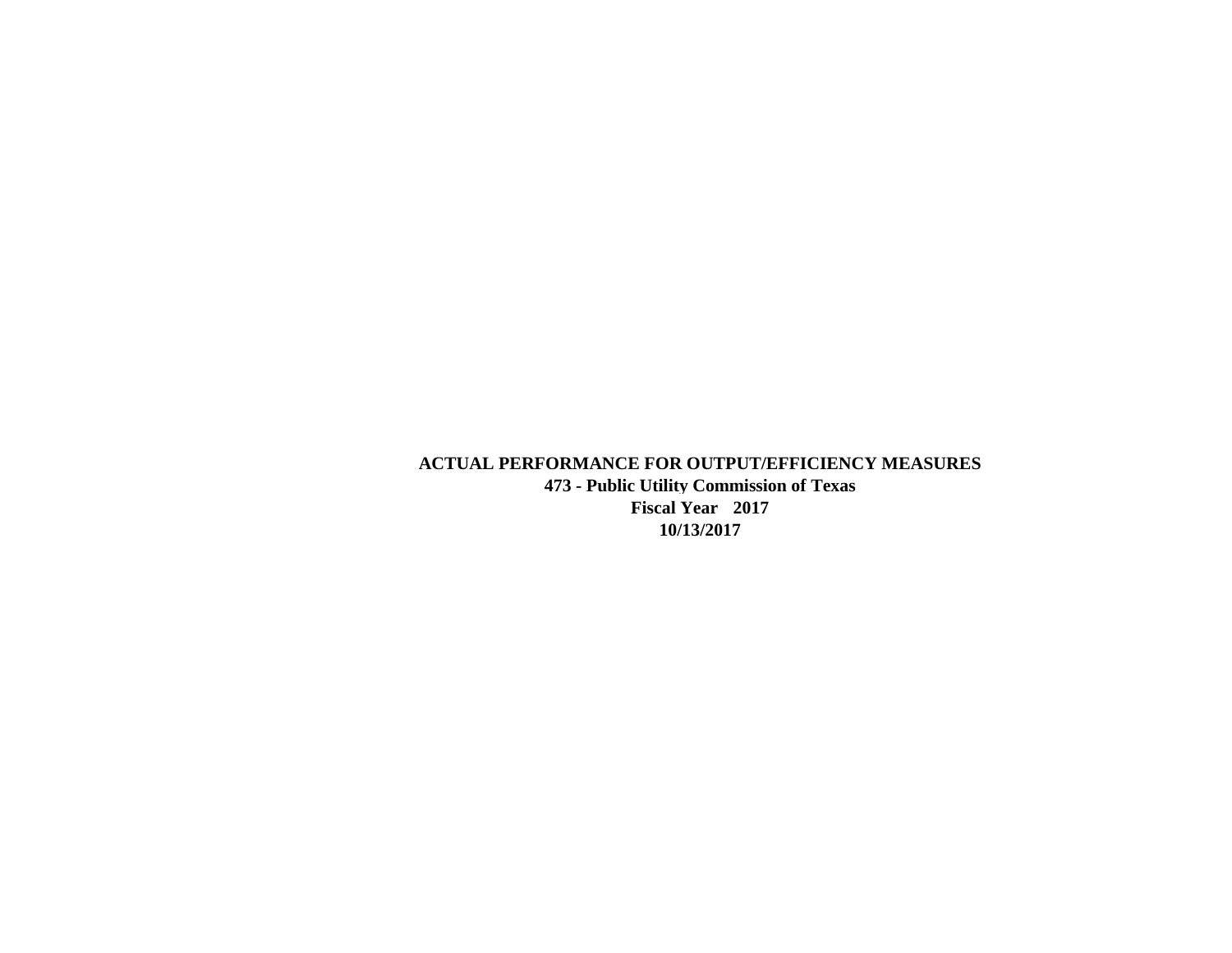10/13/2017 9:59:13AM

84th Regular Session, Performance Reporting

Automated Budget and Evaluation System of Texas (ABEST)

| Agency code:<br>473                                                                               | Agency name: Public Utility Commission of Texas                                                                                                         |                       |                    |                                                                                                                                                               |                     |
|---------------------------------------------------------------------------------------------------|---------------------------------------------------------------------------------------------------------------------------------------------------------|-----------------------|--------------------|---------------------------------------------------------------------------------------------------------------------------------------------------------------|---------------------|
| Type/Strategy/Measure                                                                             | 2017<br><b>Target</b>                                                                                                                                   | 2017<br><b>Actual</b> | 2017<br><b>YTD</b> | Percent of<br><b>Annual Target</b>                                                                                                                            | <b>Target Range</b> |
| <b>Output Measures</b>                                                                            |                                                                                                                                                         |                       |                    |                                                                                                                                                               |                     |
| <b>MARKET COMPETITION</b><br>$1 - 1 - 1$<br># INVESTIGATIONS FOR MKT POWER ELEC<br>$\overline{2}$ |                                                                                                                                                         |                       |                    |                                                                                                                                                               |                     |
| Quarter 1                                                                                         | 8.00                                                                                                                                                    | 1.00                  | 1.00               | 12.50 % *                                                                                                                                                     | $1.60 - 2.40$       |
| <b>Explanation of Variance:</b><br>Prior Amount: 1.00<br>Prior YTD: 1.00                          | associated with the myriad of possible enforcement actions.                                                                                             |                       |                    | The number of market-power related investigations in any fiscal year is difficult to predict given the nature, timing and litigation                          |                     |
| Quarter 2                                                                                         | 8.00                                                                                                                                                    | 9.00                  | 10.00              | 125.00 % *                                                                                                                                                    | $3.60 - 4.40$       |
|                                                                                                   | associated with the myriad of possible enforcement actions.<br>Explanation of Update: In its Q4 2017 report, the IMM updated its Q2 result from 1 to 5. |                       |                    | Explanation of Variance: The number of market-power related investigations in any fiscal year is difficult to predict given the nature, timing and litigation |                     |
| Prior Amount: 5.00                                                                                |                                                                                                                                                         |                       |                    |                                                                                                                                                               |                     |
| Prior YTD: 6.00                                                                                   |                                                                                                                                                         |                       |                    |                                                                                                                                                               |                     |
| Prior Amount: 5.00                                                                                |                                                                                                                                                         |                       |                    |                                                                                                                                                               |                     |
| Prior YTD: 6.00                                                                                   |                                                                                                                                                         |                       |                    |                                                                                                                                                               |                     |
|                                                                                                   | Prior Explanation of Update: This is the record before re-open update.                                                                                  |                       |                    |                                                                                                                                                               |                     |

<sup>\*</sup> Varies by 5% or more from target.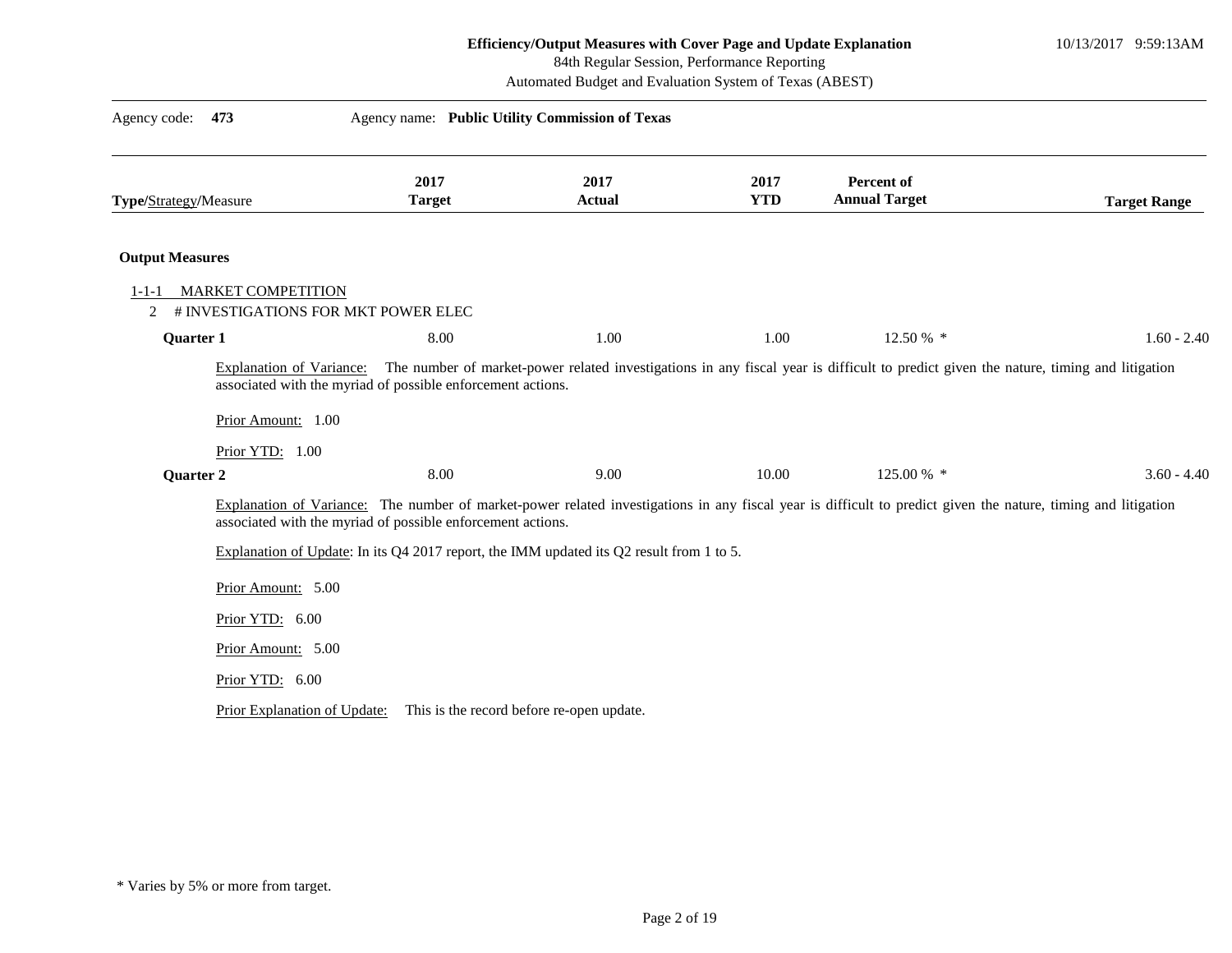10/13/2017 9:59:13AM

|                        |                                                                                             |                                                             | 84th Regular Session, Performance Reporting<br>Automated Budget and Evaluation System of Texas (ABEST)                                |                    |                                                                                                                                                                |                     |
|------------------------|---------------------------------------------------------------------------------------------|-------------------------------------------------------------|---------------------------------------------------------------------------------------------------------------------------------------|--------------------|----------------------------------------------------------------------------------------------------------------------------------------------------------------|---------------------|
| Agency code:           | 473                                                                                         | Agency name: Public Utility Commission of Texas             |                                                                                                                                       |                    |                                                                                                                                                                |                     |
| Type/Strategy/Measure  |                                                                                             | 2017<br><b>Target</b>                                       | 2017<br>Actual                                                                                                                        | 2017<br><b>YTD</b> | Percent of<br><b>Annual Target</b>                                                                                                                             | <b>Target Range</b> |
| <b>Output Measures</b> |                                                                                             |                                                             |                                                                                                                                       |                    |                                                                                                                                                                |                     |
| 2                      | # INVESTIGATIONS FOR MKT POWER ELEC                                                         |                                                             |                                                                                                                                       |                    |                                                                                                                                                                |                     |
| Quarter 3              |                                                                                             | 8.00                                                        | 5.00                                                                                                                                  | 15.00              | 187.50 % *                                                                                                                                                     | $5.60 - 6.40$       |
|                        | Prior Amount: 3.00<br>Prior YTD: 9.00<br>Prior Explanation of Update:<br>Prior Amount: 5.00 | associated with the myriad of possible enforcement actions. | Explanation of Update: In its Q4 2017 report, the IMM updated its Q3 result from 0 to 2.<br>This is the record before re-open update. |                    | Explanation of Variance: The number of market-power related investigations in any fiscal year is difficult to predict given the nature, timing, and litigation |                     |
| <b>Quarter 4</b>       | Prior YTD: 11.00                                                                            | 8.00                                                        | 2.00                                                                                                                                  | 17.00              | 212.50 % *                                                                                                                                                     | $7.60 - 8.40$       |

Explanation of Variance: The number of wholesale electric market investigations completed can and will vary from year to year. Many variables affect this number, including but not limited to manpower and turnover, market conditions, market behavior, the number of market participants, the complexity of cases, ability to reach a settlement agreement, and the speed of prosecution. YTD actual has been adjusted upward to reflect updates to Q2 and Q3, which were provided by the IMM in its Q4 report.

Prior Amount: 2.00

Prior YTD: 11.00

Prior Amount: 2.00

Prior YTD: 13.00

3 # OF CASES COMPLETED RELATED COMP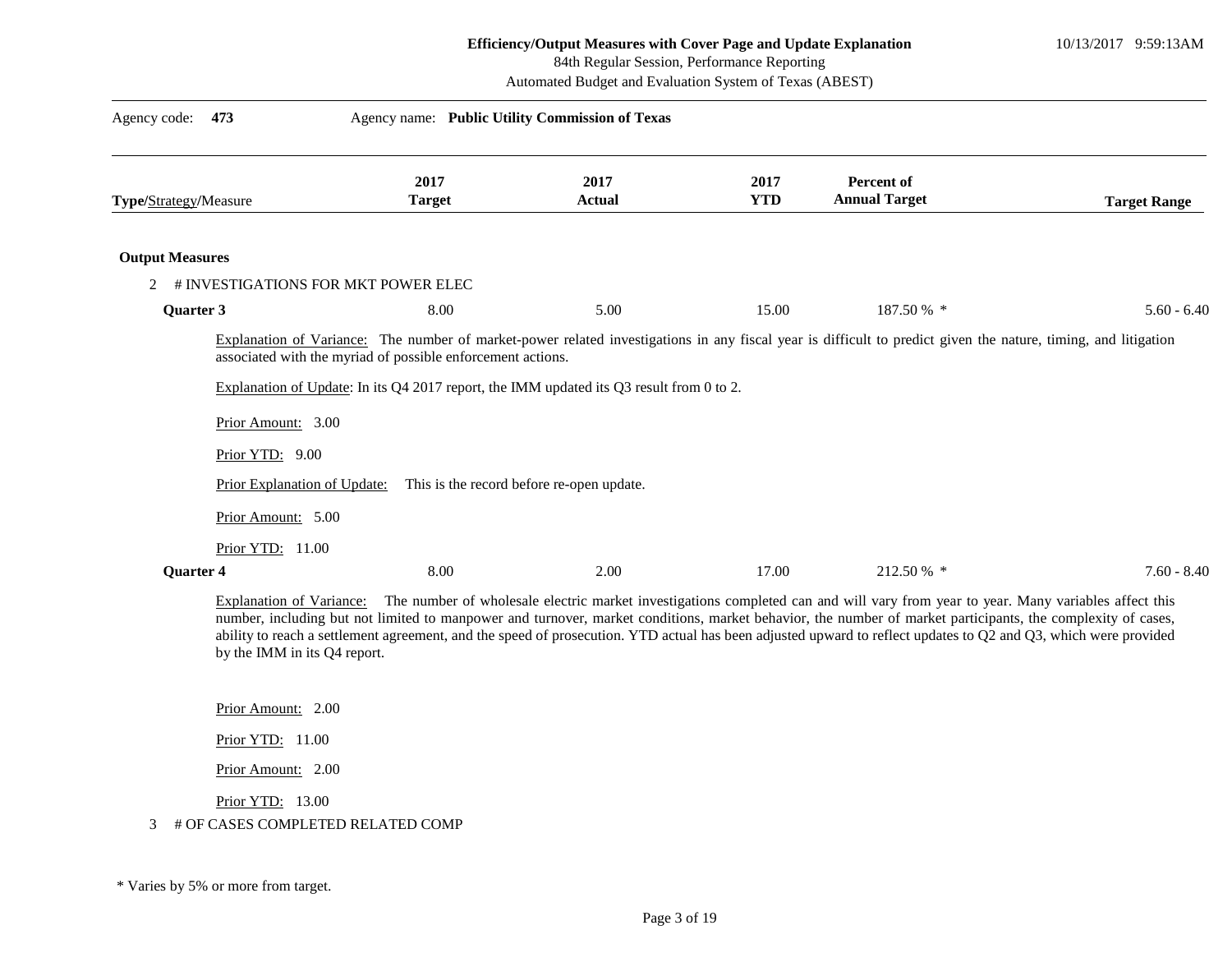10/13/2017 9:59:13AM

84th Regular Session, Performance Reporting

Automated Budget and Evaluation System of Texas (ABEST)

| Agency code:           | 473                                                                                                                                                                                                                                                                                                                                                                                                                                                                                                                                                                                                                                                                                                                                              | Agency name: Public Utility Commission of Texas |                                           |                    |                                                                                                                                                               |                     |  |
|------------------------|--------------------------------------------------------------------------------------------------------------------------------------------------------------------------------------------------------------------------------------------------------------------------------------------------------------------------------------------------------------------------------------------------------------------------------------------------------------------------------------------------------------------------------------------------------------------------------------------------------------------------------------------------------------------------------------------------------------------------------------------------|-------------------------------------------------|-------------------------------------------|--------------------|---------------------------------------------------------------------------------------------------------------------------------------------------------------|---------------------|--|
| Type/Strategy/Measure  |                                                                                                                                                                                                                                                                                                                                                                                                                                                                                                                                                                                                                                                                                                                                                  | 2017<br><b>Target</b>                           | 2017<br><b>Actual</b>                     | 2017<br><b>YTD</b> | <b>Percent of</b><br><b>Annual Target</b>                                                                                                                     | <b>Target Range</b> |  |
| <b>Output Measures</b> |                                                                                                                                                                                                                                                                                                                                                                                                                                                                                                                                                                                                                                                                                                                                                  |                                                 |                                           |                    |                                                                                                                                                               |                     |  |
| 3                      | # OF CASES COMPLETED RELATED COMP                                                                                                                                                                                                                                                                                                                                                                                                                                                                                                                                                                                                                                                                                                                |                                                 |                                           |                    |                                                                                                                                                               |                     |  |
| <b>Quarter 1</b>       |                                                                                                                                                                                                                                                                                                                                                                                                                                                                                                                                                                                                                                                                                                                                                  | 350.00                                          | 72.00                                     | 72.00              | 20.57 %                                                                                                                                                       | $70.00 - 105.00$    |  |
|                        | quarter.<br>Prior Amount: 71.00<br>Prior YTD: 71.00<br>Prior Amount: 71.00<br>Prior YTD: 71.00                                                                                                                                                                                                                                                                                                                                                                                                                                                                                                                                                                                                                                                   |                                                 |                                           |                    | Explanation of Update: End of year detailed review of all remaining open control numbers resulted in one additional case appropriate for closure in the first |                     |  |
|                        | Prior Explanation of Update:                                                                                                                                                                                                                                                                                                                                                                                                                                                                                                                                                                                                                                                                                                                     |                                                 | This is the record before re-open update. |                    |                                                                                                                                                               |                     |  |
|                        | 350.00<br>36.00<br>108.00<br>30.86 % *<br>157.50 - 192.50<br>Quarter 2<br>Explanation of Variance: A total of 36 cases were completed in the second quarter of FY 2017 of which, 15 were related to electric providers and 21 were<br>related to telecommunications providers. The majority of electric cases were for or to amend a retail electric provider certificate and a majority of the<br>telecommunication cases were for or to amend a service provider certificate of operating authority. This measure is difficult to predict because it is dependent,<br>in part, on applications initiated by regulated electric and telecommunication providers related to competition.<br><b>Explanation of Update:</b><br>Prior Amount: 36.00 |                                                 |                                           |                    |                                                                                                                                                               |                     |  |

Prior YTD: 107.00

Prior Amount: 36.00

Prior YTD: 107.00

Prior Explanation of Update: This is the record before re-open update.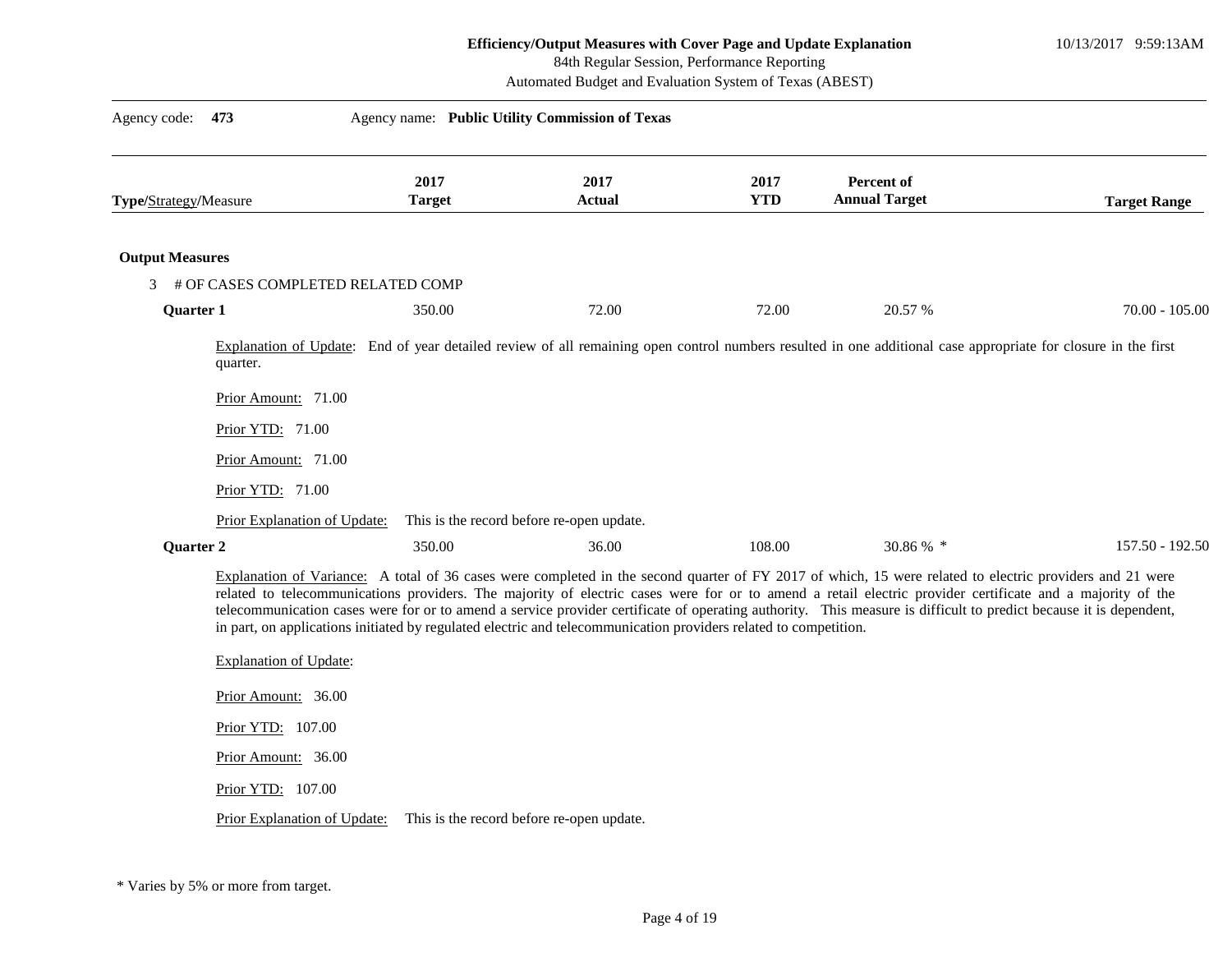10/13/2017 9:59:13AM

| 84th Regular Session, Performance Reporting<br>Automated Budget and Evaluation System of Texas (ABEST) |                                   |                       |                                                                                         |                    |                                                                                                                                                                                                                                                                                                                                                                                                                                                                                                        |                     |
|--------------------------------------------------------------------------------------------------------|-----------------------------------|-----------------------|-----------------------------------------------------------------------------------------|--------------------|--------------------------------------------------------------------------------------------------------------------------------------------------------------------------------------------------------------------------------------------------------------------------------------------------------------------------------------------------------------------------------------------------------------------------------------------------------------------------------------------------------|---------------------|
| Agency code:                                                                                           | 473                               |                       | Agency name: Public Utility Commission of Texas                                         |                    |                                                                                                                                                                                                                                                                                                                                                                                                                                                                                                        |                     |
| Type/Strategy/Measure                                                                                  |                                   | 2017<br><b>Target</b> | 2017<br>Actual                                                                          | 2017<br><b>YTD</b> | Percent of<br><b>Annual Target</b>                                                                                                                                                                                                                                                                                                                                                                                                                                                                     | <b>Target Range</b> |
| <b>Output Measures</b>                                                                                 |                                   |                       |                                                                                         |                    |                                                                                                                                                                                                                                                                                                                                                                                                                                                                                                        |                     |
| $\mathcal{F}$                                                                                          | # OF CASES COMPLETED RELATED COMP |                       |                                                                                         |                    |                                                                                                                                                                                                                                                                                                                                                                                                                                                                                                        |                     |
| Quarter 3                                                                                              |                                   | 350.00                | 70.00                                                                                   | 178.00             | 50.86 % *                                                                                                                                                                                                                                                                                                                                                                                                                                                                                              | $245.00 - 280.00$   |
|                                                                                                        | <b>Explanation of Update:</b>     |                       | initiated by regulated electric and telecommunication providers related to competition. |                    | Explanation of Variance: A total of 70 cases were completed in the third quarter of FY 2017 of which, 14 were related to electric providers and 55 were related<br>to telecommunications providers. The majority of electric cases were for or to amend a retail electric provider certificate and a majority of the telecommunication<br>cases were applications for or to amend an interconnection agreement. This measure is difficult to predict because it is dependent, in part, on applications |                     |
|                                                                                                        | Prior Amount: 70.00               |                       |                                                                                         |                    |                                                                                                                                                                                                                                                                                                                                                                                                                                                                                                        |                     |
|                                                                                                        | Prior YTD: 177.00                 |                       |                                                                                         |                    |                                                                                                                                                                                                                                                                                                                                                                                                                                                                                                        |                     |
|                                                                                                        | Prior Amount: 70.00               |                       |                                                                                         |                    |                                                                                                                                                                                                                                                                                                                                                                                                                                                                                                        |                     |
|                                                                                                        | Prior YTD: 177.00                 |                       |                                                                                         |                    |                                                                                                                                                                                                                                                                                                                                                                                                                                                                                                        |                     |
|                                                                                                        | Prior Explanation of Update:      |                       | This is the record before re-open update.                                               |                    |                                                                                                                                                                                                                                                                                                                                                                                                                                                                                                        |                     |
| Quarter 4                                                                                              |                                   | 350.00                | 76.00                                                                                   | 254.00             | 72.57 % *                                                                                                                                                                                                                                                                                                                                                                                                                                                                                              | $332.50 - 367.50$   |
|                                                                                                        |                                   |                       |                                                                                         |                    | Evolution of Variance: A total of 76 cases were completed in the fourth quarter of EV 2017 of which 14 were related to electric providers and 62 were                                                                                                                                                                                                                                                                                                                                                  |                     |

Explanation of Variance: A total of 76 cases were completed in the fourth quarter of FY 2017 of which, 14 were related to electric providers and 62 were related to telecommunications providers. The majority of electric cases were applications for or to amend a retail electric provider certificate and a majority of the telecommunication cases were applications for or to amend an interconnection agreement. This measure is difficult to predict because it is dependent, in part, on applications initiated by regulated electric and telecommunication providers related to competition.

Prior Amount: 76.00

Prior YTD: 253.00

## 1-2-1 UTILITY REGULATION

1 # OF RATE CASES COMPLETED ELECTRIC

<sup>\*</sup> Varies by 5% or more from target.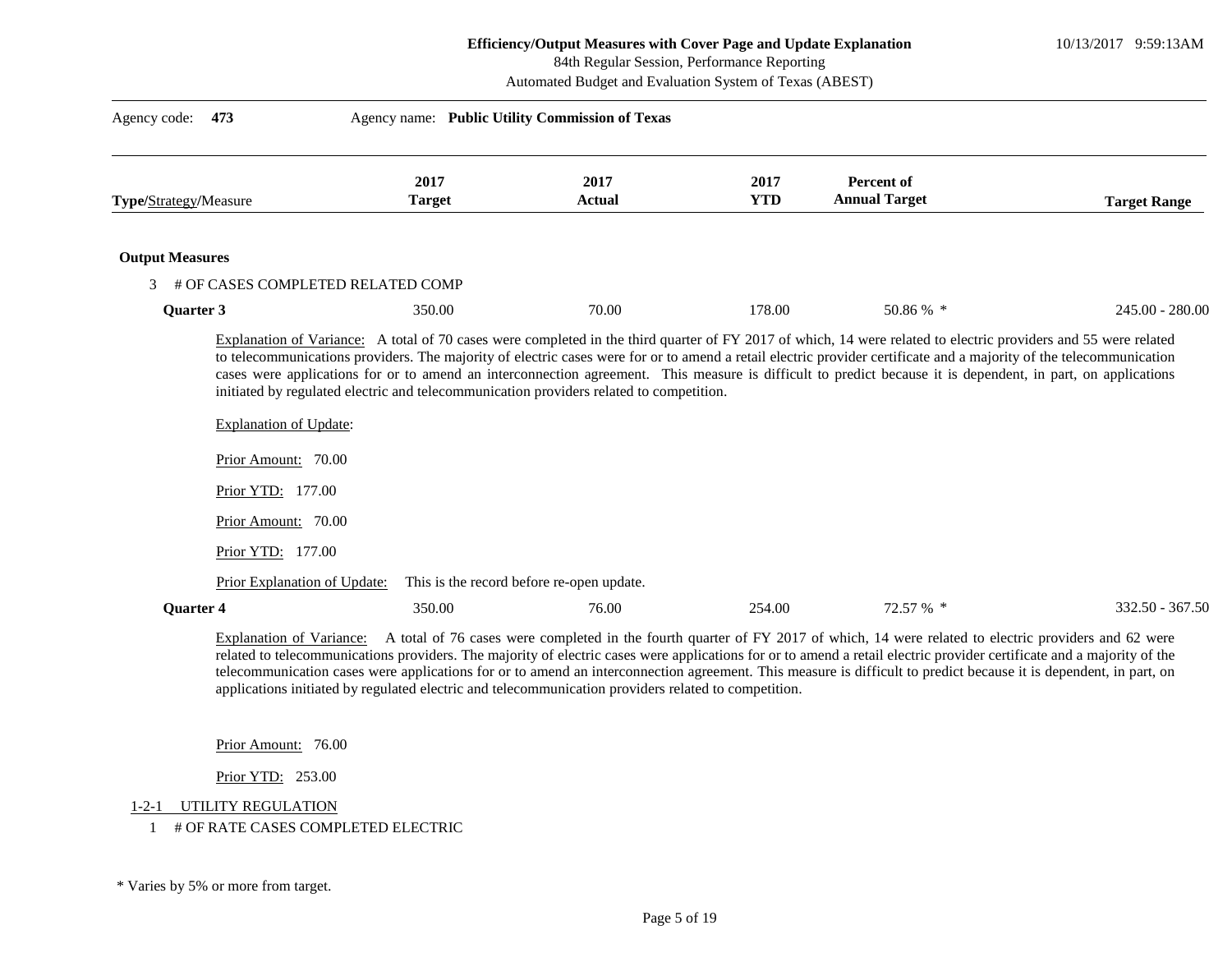|                                      |                                                                                                              | Efficiency/Output Measures with Cover Page and Update Explanation<br>84th Regular Session, Performance Reporting<br>Automated Budget and Evaluation System of Texas (ABEST) |                    |                                                                                                                                                                                                                                                                                                                                     |                     |  |
|--------------------------------------|--------------------------------------------------------------------------------------------------------------|-----------------------------------------------------------------------------------------------------------------------------------------------------------------------------|--------------------|-------------------------------------------------------------------------------------------------------------------------------------------------------------------------------------------------------------------------------------------------------------------------------------------------------------------------------------|---------------------|--|
| Agency code:<br>473                  | Agency name: Public Utility Commission of Texas                                                              |                                                                                                                                                                             |                    |                                                                                                                                                                                                                                                                                                                                     |                     |  |
| Type/Strategy/Measure                | 2017<br><b>Target</b>                                                                                        | 2017<br><b>Actual</b>                                                                                                                                                       | 2017<br><b>YTD</b> | Percent of<br><b>Annual Target</b>                                                                                                                                                                                                                                                                                                  | <b>Target Range</b> |  |
| <b>Output Measures</b>               |                                                                                                              |                                                                                                                                                                             |                    |                                                                                                                                                                                                                                                                                                                                     |                     |  |
| 1 # OF RATE CASES COMPLETED ELECTRIC |                                                                                                              |                                                                                                                                                                             |                    |                                                                                                                                                                                                                                                                                                                                     |                     |  |
| <b>Quarter 1</b>                     | 50.00                                                                                                        | 18.00                                                                                                                                                                       | 18.00              | 36.00 % *                                                                                                                                                                                                                                                                                                                           | $10.00 - 15.00$     |  |
| Quarter 2                            | dependent, in part, on applications initiated by regulated electric providers for changes in rates.<br>50.00 | 16.00                                                                                                                                                                       | 34.00              | were adjustments to energy efficiency cost recovery factors or updates to transmission cost of service rates. This measure is difficult to predict because it is<br>68.00 % *                                                                                                                                                       | $22.50 - 27.50$     |  |
|                                      | part, on applications initiated by electric providers for changes in rates.                                  |                                                                                                                                                                             |                    | Explanation of Variance: During the second quarter of FY 2017 1 major and 15 minor electric rate cases were completed. The majority of cases completed were<br>adjustments to transmission cost recovery factors or updates to transmission cost of service rates. This measure is difficult to predict because it is dependent, in |                     |  |
| <b>Ouarter 3</b>                     | 50.00                                                                                                        | 6.00                                                                                                                                                                        | 40.00              | $80.00\%$ *                                                                                                                                                                                                                                                                                                                         | $35.00 - 40.00$     |  |
| <b>Explanation of Variance:</b>      |                                                                                                              |                                                                                                                                                                             |                    |                                                                                                                                                                                                                                                                                                                                     |                     |  |
| Quarter 4                            | 50.00                                                                                                        | 12.00                                                                                                                                                                       | 52.00              | 104.00 %                                                                                                                                                                                                                                                                                                                            | $47.50 - 52.50$     |  |
| $\overline{2}$                       | # OF RATE CASES COMPLETED TELECOM                                                                            |                                                                                                                                                                             |                    |                                                                                                                                                                                                                                                                                                                                     |                     |  |
| <b>Quarter 1</b>                     | 10.00                                                                                                        | 1.00                                                                                                                                                                        | 1.00               | $10.00\%$ *                                                                                                                                                                                                                                                                                                                         | $2.00 - 3.00$       |  |
| Explanation of Variance:             |                                                                                                              |                                                                                                                                                                             |                    | The Commission processed one rate case for regulated telecommunications providers for the first quarter of FY 2017. This measure<br>is difficult to predict because it is dependent, in part, on applications initiated by regulated telecommunications providers for changes in rates.                                             |                     |  |

 $\frac{1}{2}$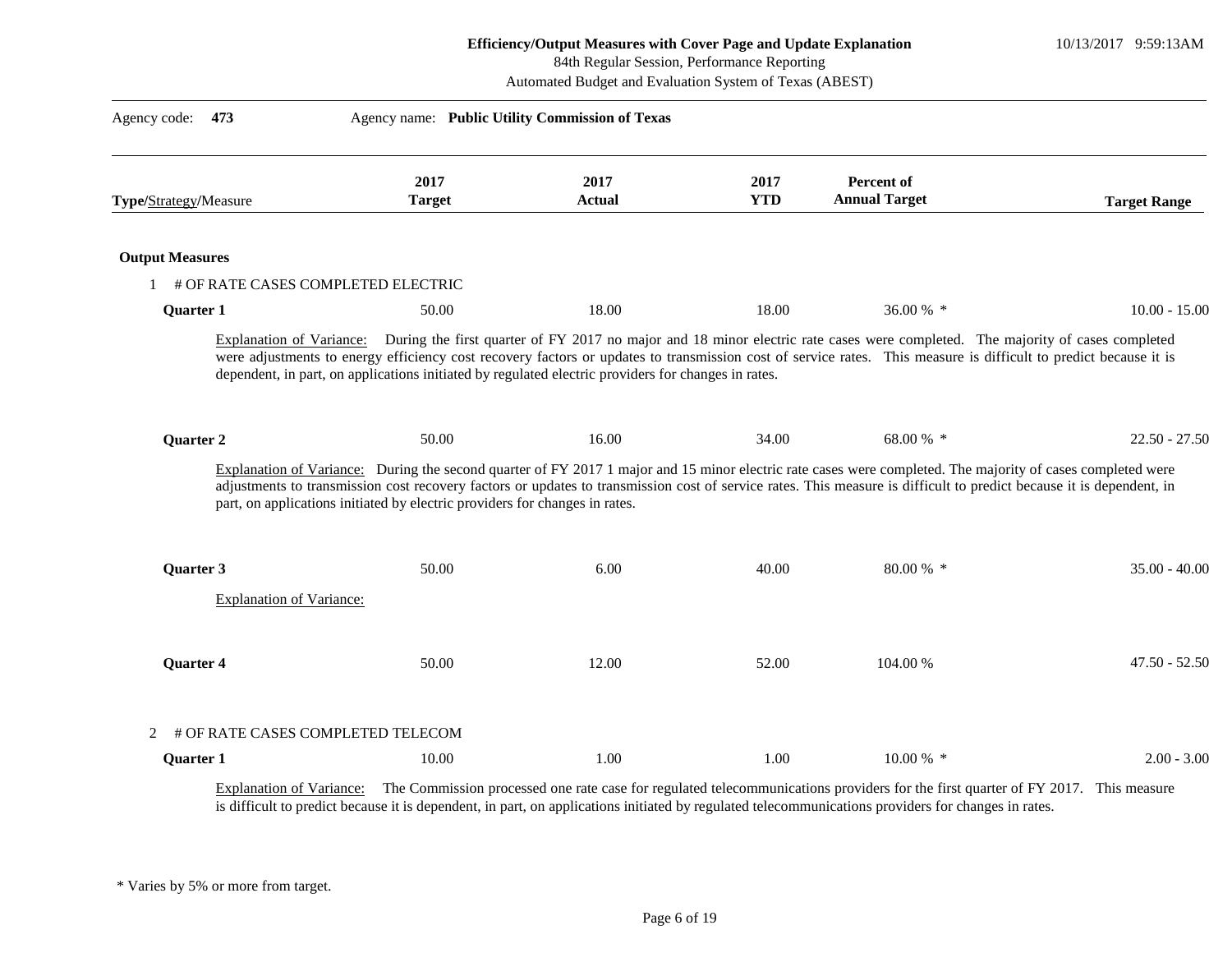# 84th Regular Session, Performance Reporting

Automated Budget and Evaluation System of Texas (ABEST)

| Agency code:<br>473                    | Agency name: Public Utility Commission of Texas                                                                             |                       |                    |                                                                                                                                                                                                                                                                                                                                                                                                                                                                                                                                                                                                                                                                                                                                                                                            |                     |
|----------------------------------------|-----------------------------------------------------------------------------------------------------------------------------|-----------------------|--------------------|--------------------------------------------------------------------------------------------------------------------------------------------------------------------------------------------------------------------------------------------------------------------------------------------------------------------------------------------------------------------------------------------------------------------------------------------------------------------------------------------------------------------------------------------------------------------------------------------------------------------------------------------------------------------------------------------------------------------------------------------------------------------------------------------|---------------------|
| Type/Strategy/Measure                  | 2017<br><b>Target</b>                                                                                                       | 2017<br><b>Actual</b> | 2017<br><b>YTD</b> | Percent of<br><b>Annual Target</b>                                                                                                                                                                                                                                                                                                                                                                                                                                                                                                                                                                                                                                                                                                                                                         | <b>Target Range</b> |
| <b>Output Measures</b>                 |                                                                                                                             |                       |                    |                                                                                                                                                                                                                                                                                                                                                                                                                                                                                                                                                                                                                                                                                                                                                                                            |                     |
| # OF RATE CASES COMPLETED TELECOM<br>2 |                                                                                                                             |                       |                    |                                                                                                                                                                                                                                                                                                                                                                                                                                                                                                                                                                                                                                                                                                                                                                                            |                     |
| Quarter 2                              | 10.00                                                                                                                       | 4.00                  | 5.00               | 50.00 %                                                                                                                                                                                                                                                                                                                                                                                                                                                                                                                                                                                                                                                                                                                                                                                    | $4.50 - 5.50$       |
| <b>Quarter 3</b>                       | 10.00                                                                                                                       | 1.00                  | 6.00               | 60.00 % *                                                                                                                                                                                                                                                                                                                                                                                                                                                                                                                                                                                                                                                                                                                                                                                  | $7.00 - 8.00$       |
|                                        |                                                                                                                             |                       |                    | Explanation of Variance: The Commission processed one rate case for regulated telecommunications providers for the third quarter of FY 2017. This measure<br>is difficult to predict because it is dependent, in part, on applications initiated by regulated telecommunications providers for changes in rates.                                                                                                                                                                                                                                                                                                                                                                                                                                                                           |                     |
| <b>Quarter 4</b>                       | 10.00                                                                                                                       | 0.00                  | 6.00               | 60.00 % $*$                                                                                                                                                                                                                                                                                                                                                                                                                                                                                                                                                                                                                                                                                                                                                                                | $9.50 - 10.50$      |
|                                        |                                                                                                                             |                       |                    | Explanation of Variance: The Commission processed no rate cases for regulated telecommunications providers for the fourth quarter of FY 2017. This measure<br>is difficult to predict because it is dependent, in part, on applications initiated by regulated telecommunications providers for changes in rates.                                                                                                                                                                                                                                                                                                                                                                                                                                                                          |                     |
| # WATER UTILITY RATE REVIEWS<br>5      |                                                                                                                             |                       |                    |                                                                                                                                                                                                                                                                                                                                                                                                                                                                                                                                                                                                                                                                                                                                                                                            |                     |
| <b>Ouarter 1</b>                       | 450.00                                                                                                                      | 26.00                 | 26.00              | 5.78 % *                                                                                                                                                                                                                                                                                                                                                                                                                                                                                                                                                                                                                                                                                                                                                                                   | $90.00 - 135.00$    |
| Explanation of Variance:               | less than the set measure the first few years after implementation until the public becomes more familiar with the process. |                       |                    | The number of Rate Reviews performed was less than the set measure. This number relates to the number of rate related<br>applications that were completed by the PUC during the first quarter of 2017. The overall number of rate review requests filed with the PUC has declined since<br>the transfer of the rates program from the TCEQ to the PUC. While many utilities have informed the PUC that they intend to file, most of those utilities are still<br>attempting to understand and beginning to keep their books and records in the way required by new regulations and legislation that became effective on<br>09/01/2015. As the public becomes more familiar with the new regulations, the number of filings is expected to increase slightly; however, it is expected to be |                     |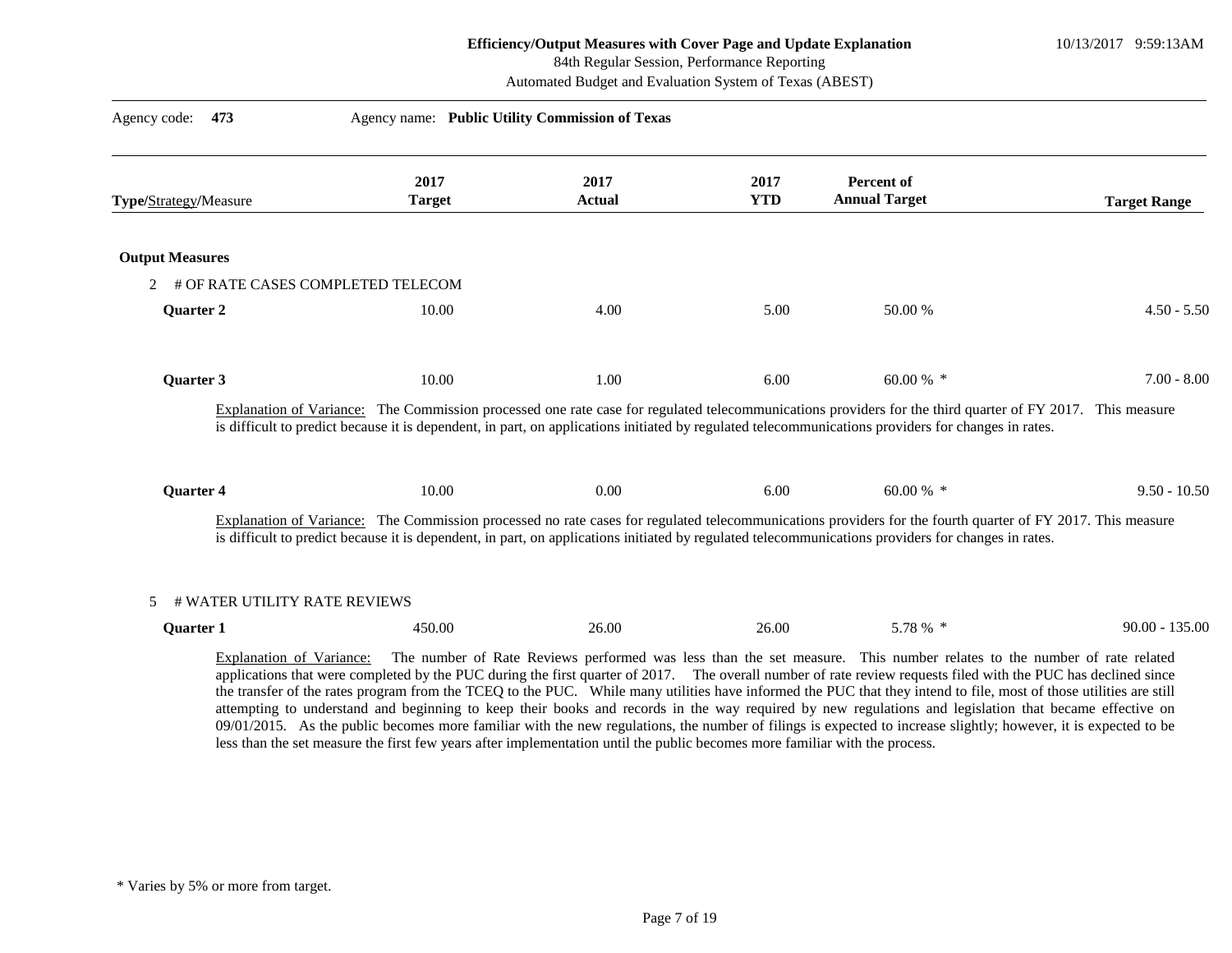10/13/2017 9:59:13AM

84th Regular Session, Performance Reporting

Automated Budget and Evaluation System of Texas (ABEST)

| Agency code:<br>473                                      | Agency name: Public Utility Commission of Texas |                       |                    |                                    |                     |
|----------------------------------------------------------|-------------------------------------------------|-----------------------|--------------------|------------------------------------|---------------------|
| Type/Strategy/Measure                                    | 2017<br><b>Target</b>                           | 2017<br><b>Actual</b> | 2017<br><b>YTD</b> | Percent of<br><b>Annual Target</b> | <b>Target Range</b> |
| <b>Output Measures</b><br>5 # WATER UTILITY RATE REVIEWS |                                                 |                       |                    |                                    |                     |
| <b>Quarter 2</b>                                         | 450.00                                          | 26.00                 | 52.00              | $11.56\%$ *                        | $202.50 - 247.50$   |

Explanation of Variance: The number of Rate Reviews performed was less than the set measure. This number relates to the number of rate related reviews that were completed by the PUC during the second quarter of 2017. The overall number of rate review requests filed with the PUC has declined since the transfer of the rates program from the TCEQ to the PUC. While many utilities have informed the PUC that they intend to file, most of those utilities are still attempting to understand and beginning to keep their books and records in the way required by new regulations and legislation that became effective on 09/01/2015. As the public becomes more familiar with the new regulations, the number of filings is expected to increase slightly; however, it is expected to be less than the set measure the first few years after implementation until the public becomes more familiar with the process.

| Ouarter. | 450.00 | 26.00 | 78.00 | 7,32,0/<br>, , , , | 360.00<br>315.00 |
|----------|--------|-------|-------|--------------------|------------------|
|          |        |       |       |                    |                  |

Explanation of Variance: The number of Rate Reviews performed was less than the set measure. This number relates to the number of rate related reviews that were completed by the PUC during the third quarter of 2017. The overall number of rate review requests filed with the PUC has declined since the transfer of the rates program from the TCEQ to the PUC. While many utilities have informed the PUC that they intend to file, most of those utilities are just beginning to keep their books and records in the way required by new regulations and legislation which was effective on 09/01/2015. As the public becomes more familiar with the new regulations, the number of filings is expected to increase slightly; however, it is expected to be less than the set measure the first few years after implementation until the public becomes more familiar with the process.

<sup>\*</sup> Varies by 5% or more from target.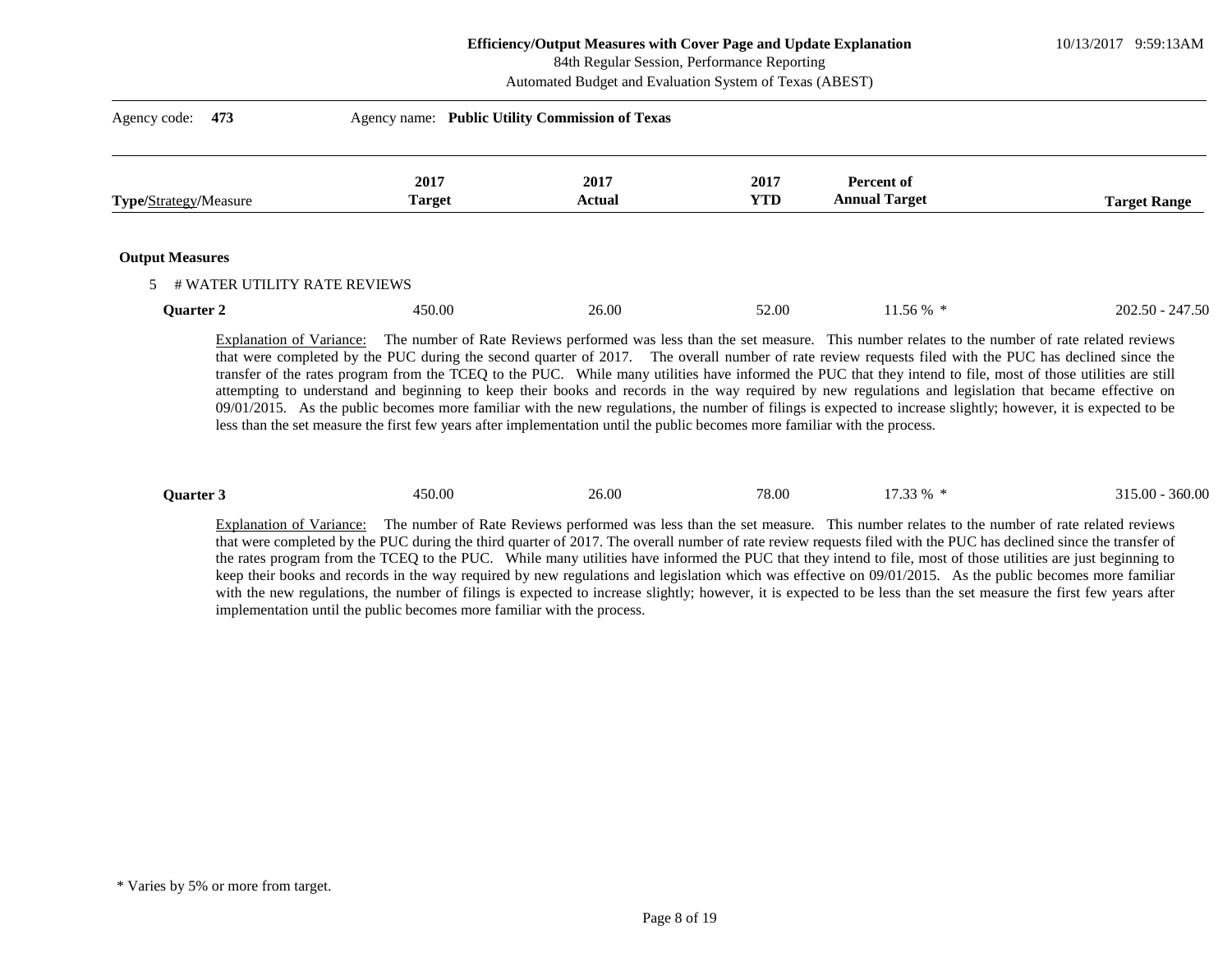10/13/2017 9:59:13AM

84th Regular Session, Performance Reporting

Automated Budget and Evaluation System of Texas (ABEST)

| Agency name: Public Utility Commission of Texas |                |                    |                                    |                     |
|-------------------------------------------------|----------------|--------------------|------------------------------------|---------------------|
| 2017<br><b>Target</b>                           | 2017<br>Actual | 2017<br><b>YTD</b> | Percent of<br><b>Annual Target</b> | <b>Target Range</b> |
|                                                 |                |                    |                                    |                     |
| 5 # WATER UTILITY RATE REVIEWS                  |                |                    |                                    |                     |
| 450.00                                          | 32.00          | 110.00             | 24.44 % *                          | $427.50 - 472.50$   |
|                                                 |                |                    |                                    |                     |

that were completed by the PUC during the fourth quarter of 2017. The overall number of rate review requests filed with the PUC has declined since the transfer of the rates program from the TCEQ to the PUC. While many utilities have informed the PUC that they intend to file, most of those utilities are just beginning to keep their books and records in the way required by new regulations and legislation which was effective on 09/01/2015. As the public becomes more familiar with the new regulations, the number of filings is expected to increase slightly; however, it is expected to be less than the set measure the first few years after implementation until the public becomes more familiar with the process. However, this output amount exceeds the new target set forth in the 2018-19 GAA by 10 reviews.

| 6 # WATER CCN APPS PROCESSED |        |       |        |             |                 |
|------------------------------|--------|-------|--------|-------------|-----------------|
| <b>Quarter 1</b>             | 130.00 | 33.00 | 33.00  | 25.38 %     | $26.00 - 39.00$ |
|                              |        |       |        |             |                 |
|                              |        |       |        |             |                 |
| Quarter 2                    | 130.00 | 71.00 | 104.00 | $80.00\%$ * | 58.50 - 71.50   |
|                              |        |       |        |             |                 |

Explanation of Variance: The number of water and sewer certificate of convenience and necessity applications processed was above the set measures. This number relates to the number of CCN related applications that were completed by the PUC during the second quarter of 2017. The number is also related to the number of CCN applications received from the public. During times of economic growth and development in Texas, the number of CCN related applications typically rises; therefore, due to a strong current economy the number of CCN application reviews performed has increased. In addition, this number includes the applications for sale/transfer/merger (STM) of a utility and the number of STMs has increased with smaller utilities selling to larger entities.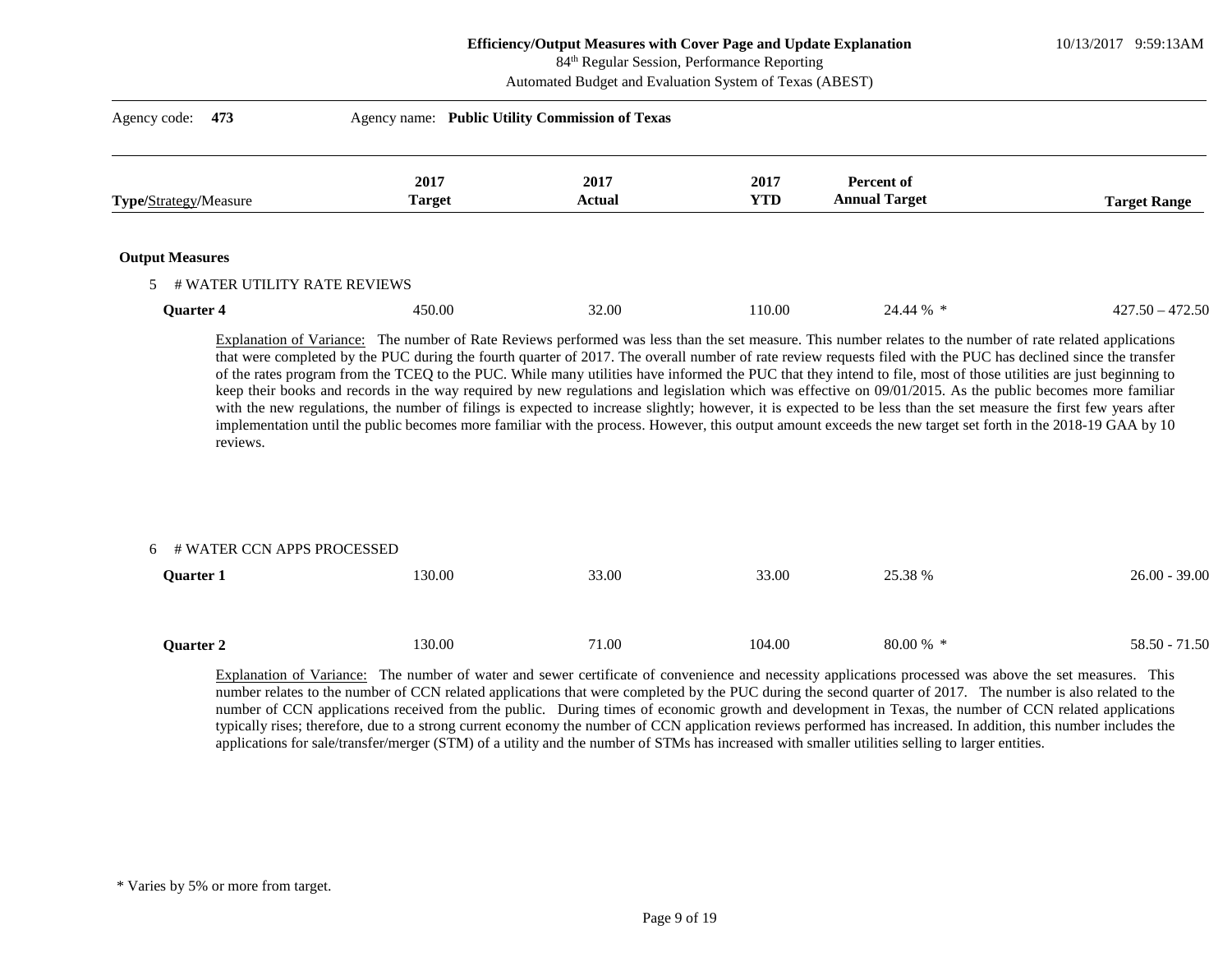#### **Efficiency/Output Measures with Cover Page and Update Explanation** 84th Regular Session, Performance Reporting

10/13/2017 9:59:13AM

|                                  |                       | Automated Budget and Evaluation System of Texas (ABEST) |                    |                                           |                     |  |
|----------------------------------|-----------------------|---------------------------------------------------------|--------------------|-------------------------------------------|---------------------|--|
| Agency code:<br>473              |                       | Agency name: Public Utility Commission of Texas         |                    |                                           |                     |  |
| Type/Strategy/Measure            | 2017<br><b>Target</b> | 2017<br>Actual                                          | 2017<br><b>YTD</b> | <b>Percent of</b><br><b>Annual Target</b> | <b>Target Range</b> |  |
| <b>Output Measures</b>           |                       |                                                         |                    |                                           |                     |  |
| # WATER CCN APPS PROCESSED<br>6. |                       |                                                         |                    |                                           |                     |  |
| Quarter 3                        | 130.00                | 54.00                                                   | 158.00             | 121.54 % *                                | $91.00 - 104.00$    |  |

Explanation of Variance: The number of water and sewer certificate of convenience and necessity applications processed was above the set measures. This number relates to the number of CCN related applications that were completed by the PUC during the third quarter of 2017. The number is also related to the number of CCN applications received from the public. During times of economic growth and development in Texas, the number of CCN related applications typically rises; therefore, due to a strong current economy the number of CCN application reviews performed has increased. In addition, this number includes the number of applications requesting to be released from a CCN. This quarter, we had a larger than expected number of those requests. This can be attributed to the fact that the public perceived changes in legislation of the statute to be released from a CCN, thereby increasing the number of filings.

| 153.08 %<br>41.00<br>136.50<br>30.00<br>199.00<br><b>Ouarter 4</b><br>$123.50 - 17$ |
|-------------------------------------------------------------------------------------|
|-------------------------------------------------------------------------------------|

Explanation of Variance: The number of water and sewer certificate of convenience and necessity applications processed was above the set measures. This number relates to the number of CCN related applications that were completed by the PUC during the fourth quarter of 2017. The number is also related to the number of CCN applications received from the public. During times of economic growth and development in Texas, the number of CCN related applications typically rises; therefore, due to a strong current economy the number of CCN application reviews performed has increased. In addition, this number includes the number of applications requesting to be released from a CCN. This quarter, we had a larger than expected number of those requests.

2-1-1 INFORMATION AND EDUCATION EFFORTS

1 INFO REQUEST RESPONSES

<sup>\*</sup> Varies by 5% or more from target.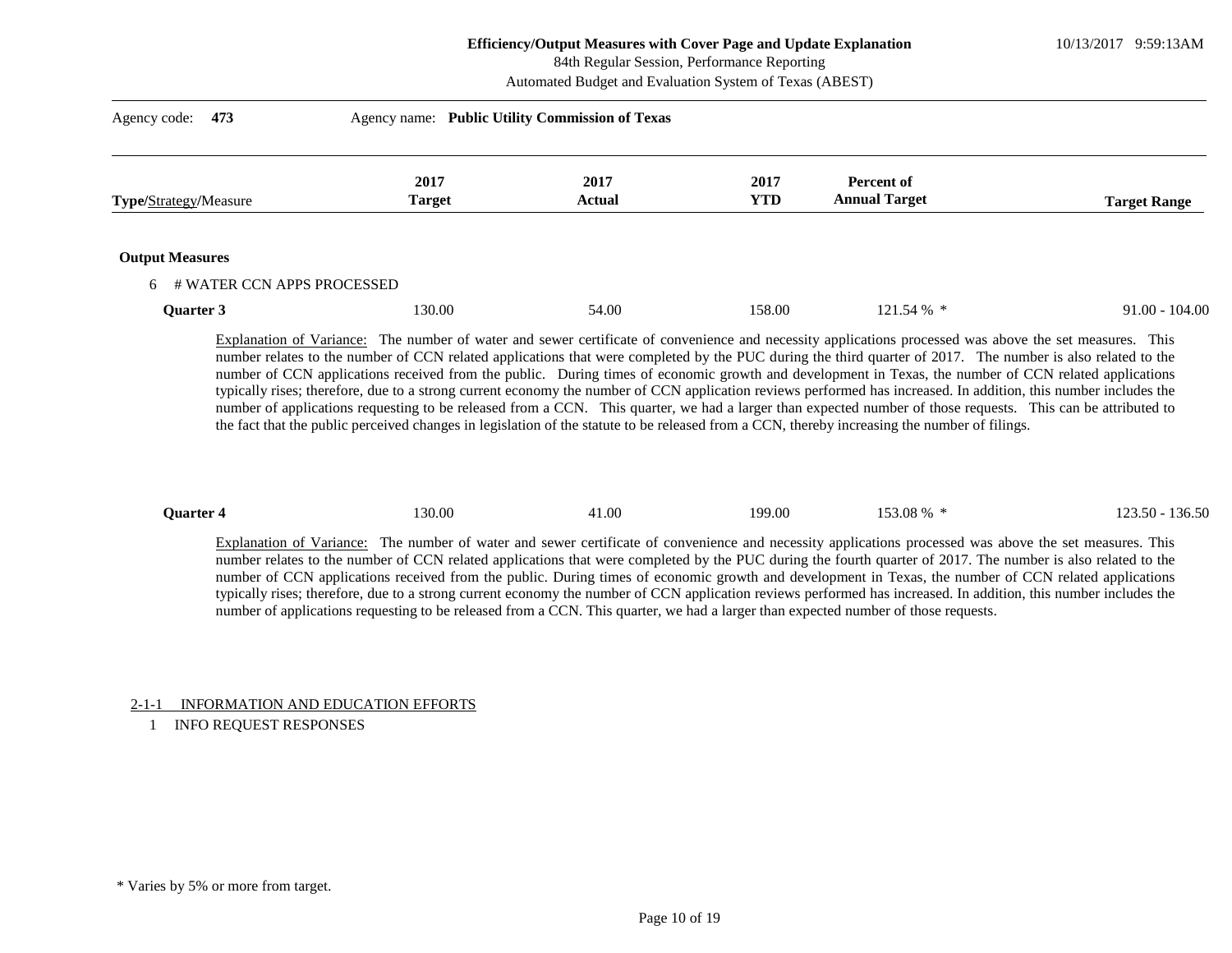10/13/2017 9:59:13AM

84th Regular Session, Performance Reporting

Automated Budget and Evaluation System of Texas (ABEST)

| Agency code:           | 473                             |                       | Agency name: Public Utility Commission of Texas |                    |                                                                                                                                                                                                                                                                                                           |                       |
|------------------------|---------------------------------|-----------------------|-------------------------------------------------|--------------------|-----------------------------------------------------------------------------------------------------------------------------------------------------------------------------------------------------------------------------------------------------------------------------------------------------------|-----------------------|
| Type/Strategy/Measure  |                                 | 2017<br><b>Target</b> | 2017<br><b>Actual</b>                           | 2017<br><b>YTD</b> | Percent of<br><b>Annual Target</b>                                                                                                                                                                                                                                                                        | <b>Target Range</b>   |
| <b>Output Measures</b> |                                 |                       |                                                 |                    |                                                                                                                                                                                                                                                                                                           |                       |
|                        | <b>INFO REQUEST RESPONSES</b>   |                       |                                                 |                    |                                                                                                                                                                                                                                                                                                           |                       |
| Quarter 1              |                                 | 70,000.00             | 11,262.00                                       | 11,262.00          | $16.09\%$ *                                                                                                                                                                                                                                                                                               | 14,000.00 - 21,000.00 |
|                        | Explanation of Variance:        |                       |                                                 |                    | This measure reports the number of information requests responded to by Commission personnel that have contact with customers.<br>Three separate divisions are primarily responsible for responding to customers: Customer Protection Division, Central Records and General Law.                          |                       |
|                        | Prior Amount: 11,262.00         |                       |                                                 |                    |                                                                                                                                                                                                                                                                                                           |                       |
|                        | Prior YTD: 11,262.00            |                       |                                                 |                    |                                                                                                                                                                                                                                                                                                           |                       |
| Quarter 2              |                                 | 70,000.00             | 10,172.00                                       | 21,434.00          | 30.62 % *                                                                                                                                                                                                                                                                                                 | 31,500.00 - 38,500.00 |
|                        | <b>Explanation of Variance:</b> |                       |                                                 |                    | This measure reports the number of information requests responded to by Commission personnel that have contact with customers.<br>Three separate divisions are primarily responsible for responding to customers: Customer Protection Division, Central Records and General Law.                          |                       |
|                        | Prior Amount: 10,172.00         |                       |                                                 |                    |                                                                                                                                                                                                                                                                                                           |                       |
|                        | Prior YTD: 21,434.00            |                       |                                                 |                    |                                                                                                                                                                                                                                                                                                           |                       |
| Quarter 3              |                                 | 70,000.00             | 8,816.00                                        | 30,250.00          | 43.21 % *                                                                                                                                                                                                                                                                                                 | 49,000.00 - 56,000.00 |
|                        |                                 |                       |                                                 |                    | Explanation of Variance: This measure reports the number of information requests responded to by Commission personnel that have contact with customers.<br>Three separate divisions are primarily responsible for responding to customers: Customer Protection Division, Central Records and General Law. |                       |
|                        | for this quarter.               |                       |                                                 |                    | Explanation of Update: Corrections made in the complaints database by the complaints resolution staff has resulted in the number of Information Requests closed                                                                                                                                           |                       |
|                        | Prior Amount: 8,817.00          |                       |                                                 |                    |                                                                                                                                                                                                                                                                                                           |                       |
|                        | Prior YTD: 30,251.00            |                       |                                                 |                    |                                                                                                                                                                                                                                                                                                           |                       |
|                        | Prior Explanation of Update:    |                       | This is the record before re-open update.       |                    |                                                                                                                                                                                                                                                                                                           |                       |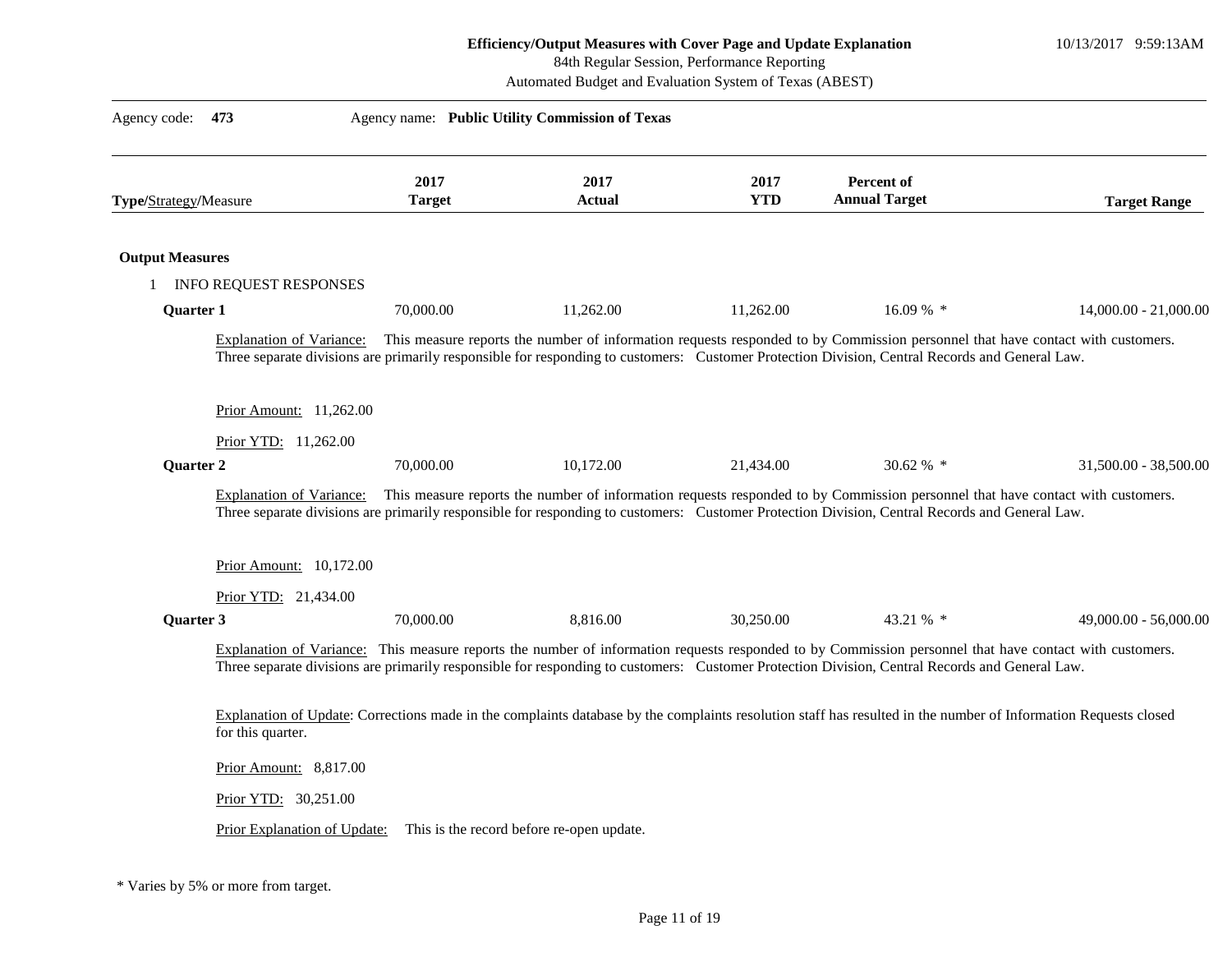10/13/2017 9:59:13AM

84th Regular Session, Performance Reporting

Automated Budget and Evaluation System of Texas (ABEST)

| Agency code:<br>473                    |                                                                                                 | Agency name: Public Utility Commission of Texas                                                                                                                                                                                                                                                                                 |                    |                                    |                       |
|----------------------------------------|-------------------------------------------------------------------------------------------------|---------------------------------------------------------------------------------------------------------------------------------------------------------------------------------------------------------------------------------------------------------------------------------------------------------------------------------|--------------------|------------------------------------|-----------------------|
| Type/Strategy/Measure                  | 2017<br><b>Target</b>                                                                           | 2017<br>Actual                                                                                                                                                                                                                                                                                                                  | 2017<br><b>YTD</b> | Percent of<br><b>Annual Target</b> | <b>Target Range</b>   |
| <b>Output Measures</b>                 |                                                                                                 |                                                                                                                                                                                                                                                                                                                                 |                    |                                    |                       |
| 1 INFO REQUEST RESPONSES               |                                                                                                 |                                                                                                                                                                                                                                                                                                                                 |                    |                                    |                       |
| <b>Quarter 4</b>                       | 70,000.00                                                                                       | 6,713.00                                                                                                                                                                                                                                                                                                                        | 36,963.00          | 52.80 % *                          | 66,500.00 - 73,500.00 |
|                                        | Prior Amount: 6,713.00                                                                          | Three separate divisions are primarily responsible for responding to customer: Customer Protection Division, Central Records and General Law. The Customer<br>Protection Division shows a decline in phone calls to the Intake Center as there were no major weather or industry issues that took place in FY2017.              |                    |                                    |                       |
|                                        |                                                                                                 |                                                                                                                                                                                                                                                                                                                                 |                    |                                    |                       |
|                                        | Prior YTD: 36,964.00                                                                            |                                                                                                                                                                                                                                                                                                                                 |                    |                                    |                       |
| <b>ASSIST CUSTOMERS</b><br>$2 - 2 - 1$ | # OF COMPLAINTS CONCLUDED                                                                       |                                                                                                                                                                                                                                                                                                                                 |                    |                                    |                       |
| <b>Quarter 1</b>                       | 9,000.00                                                                                        | 1,373.00                                                                                                                                                                                                                                                                                                                        | 1,373.00           | 15.26 % *                          | $1,800.00 - 2,700.00$ |
|                                        | on complaints filed by utility customers.<br>Prior Amount: 1,373.00<br>Prior YTD: 1,373.00      | Explanation of Variance: As reflected in the definition of this measure, the investigation of a complaint is concluded when the Commission notifies the<br>complainant with an explanation of the investigation and the final disposition of the complaint. This measure is difficult to project because it is based completely |                    |                                    |                       |
| Quarter 2                              | 9,000.00                                                                                        | 1,199.00                                                                                                                                                                                                                                                                                                                        | 2,572.00           | 28.58 % *                          | $4,050.00 - 4,950.00$ |
|                                        | Explanation of Variance:<br>on complaints filed by utility customers.<br>Prior Amount: 1,199.00 | As reflected in the definition of this measure, the investigation of a complaint is concluded when the Commission notifies the<br>complainant with an explanation of the investigation and the final disposition of the complaint. This measure is difficult to project because it is based completely                          |                    |                                    |                       |

Prior YTD: 2,572.00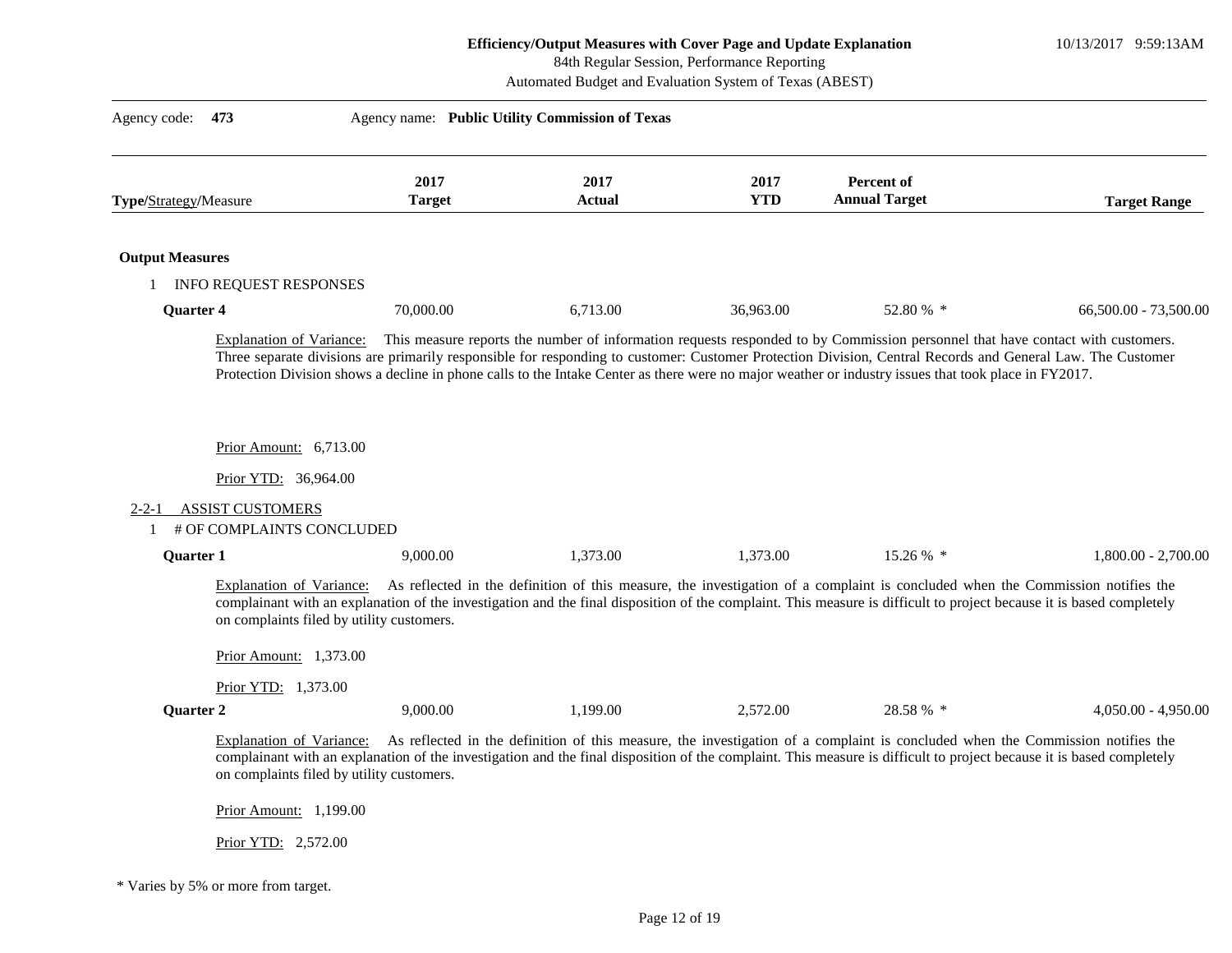10/13/2017 9:59:13AM

84th Regular Session, Performance Reporting

Automated Budget and Evaluation System of Texas (ABEST)

|                        | 473                                                                 |                       | Agency name: Public Utility Commission of Texas                                                              |                    |                                           |                       |
|------------------------|---------------------------------------------------------------------|-----------------------|--------------------------------------------------------------------------------------------------------------|--------------------|-------------------------------------------|-----------------------|
| Type/Strategy/Measure  |                                                                     | 2017<br><b>Target</b> | 2017<br><b>Actual</b>                                                                                        | 2017<br><b>YTD</b> | <b>Percent of</b><br><b>Annual Target</b> | <b>Target Range</b>   |
| <b>Output Measures</b> |                                                                     |                       |                                                                                                              |                    |                                           |                       |
|                        | # OF COMPLAINTS CONCLUDED                                           |                       |                                                                                                              |                    |                                           |                       |
| <b>Ouarter 3</b>       |                                                                     | 9,000.00              | 1,025.00                                                                                                     | 3,597.00           | 39.97 % *                                 | $6,300.00 - 7,200.00$ |
|                        | on complaints filed by utility customers.<br>Prior Amount: 1,026.00 |                       | Explanation of Update: Updates in the third quarter changed some complaints to non-jurisdictional inquiries. |                    |                                           |                       |
|                        | Prior YTD: 3,598.00                                                 |                       |                                                                                                              |                    |                                           |                       |
| <b>Quarter 4</b>       | Prior Explanation of Update:                                        | 9,000.00              | This is the record before re-open update.<br>1,241.00                                                        | 4,838.00           | 53.76 % *                                 | $8,550.00 - 9,450.00$ |

## **Efficiency Measures**

# 1-1-1 MARKET COMPETITION

1 AVERAGE DAYS/COA & SPCOA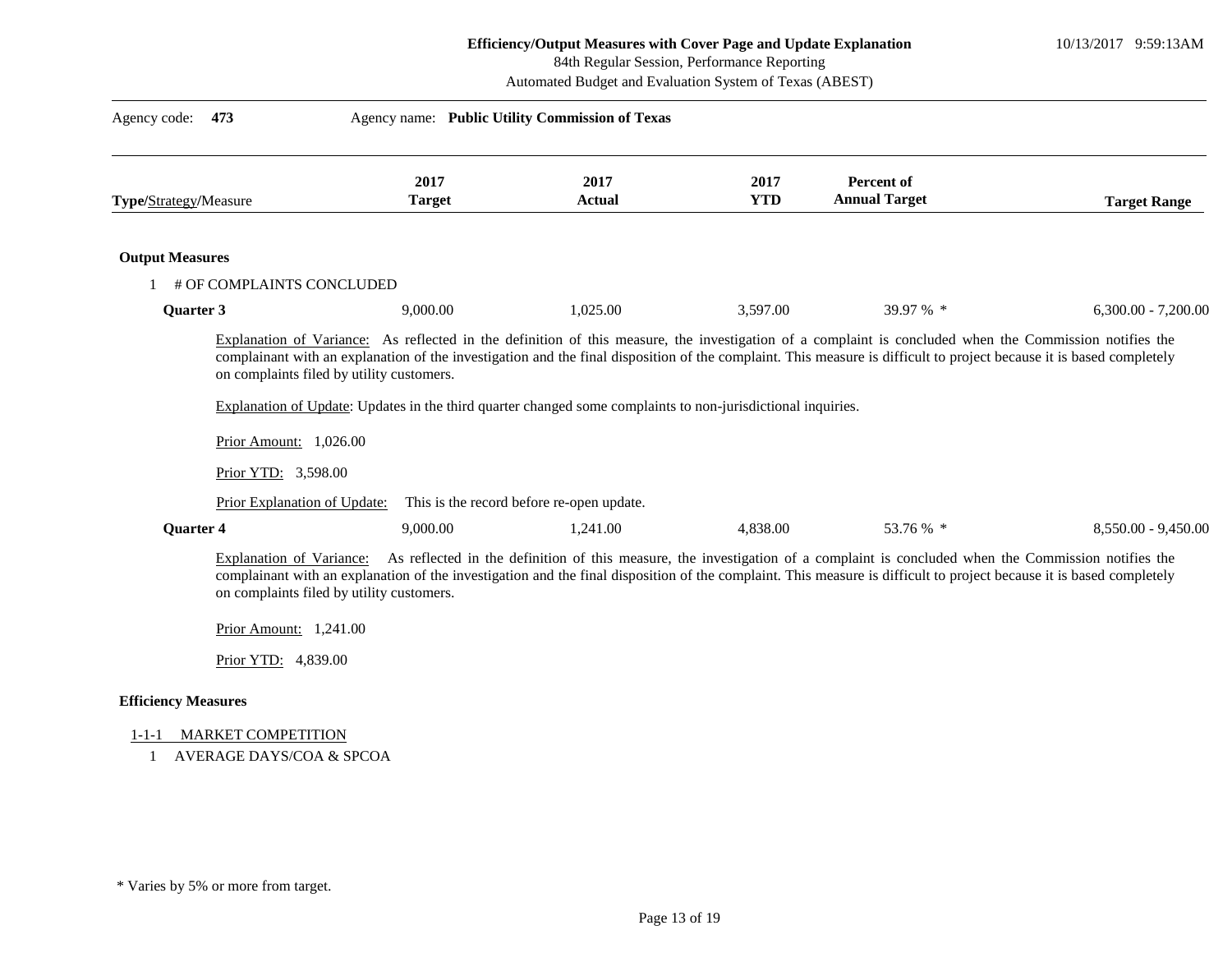10/13/2017 9:59:13AM

84th Regular Session, Performance Reporting

Automated Budget and Evaluation System of Texas (ABEST)

| Type/Strategy/Measure      |                            | 2017<br><b>Target</b> | 2017<br><b>Actual</b> | 2017<br><b>YTD</b> | Percent of<br><b>Annual Target</b>                                                                                                                                                                                                                                                                                                                                                                                                                                                 | <b>Target Range</b> |
|----------------------------|----------------------------|-----------------------|-----------------------|--------------------|------------------------------------------------------------------------------------------------------------------------------------------------------------------------------------------------------------------------------------------------------------------------------------------------------------------------------------------------------------------------------------------------------------------------------------------------------------------------------------|---------------------|
| <b>Efficiency Measures</b> |                            |                       |                       |                    |                                                                                                                                                                                                                                                                                                                                                                                                                                                                                    |                     |
|                            | 1 AVERAGE DAYS/COA & SPCOA |                       |                       |                    |                                                                                                                                                                                                                                                                                                                                                                                                                                                                                    |                     |
| <b>Quarter 1</b>           |                            | 60.00                 | 53.00                 | 53.00              | 88.33 % *                                                                                                                                                                                                                                                                                                                                                                                                                                                                          | $57.00 - 63.00$     |
|                            |                            | 60.00                 | 51.00                 | 52.00              | 86.67 % *                                                                                                                                                                                                                                                                                                                                                                                                                                                                          | $57.00 - 63.00$     |
| Quarter 2                  |                            |                       |                       |                    | Explanation of Variance: The Commission processed no COA and 12 SPCOA dockets for the second quarter of FY 2017. All dockets, except one, was<br>processed within 60 days as required by the Public Utility Regulatory Act. The one exception was due to a request for clarification by the presiding officer.<br>This measure is difficult to predict because it is dependent, in part, on applications initiated by regulated telecommunication providers for changes to COAs or |                     |
|                            | SPCOAs.                    |                       |                       |                    |                                                                                                                                                                                                                                                                                                                                                                                                                                                                                    |                     |
| Quarter 3                  |                            | 60.00                 | 59.00                 | 54.00              | 90.00 % *                                                                                                                                                                                                                                                                                                                                                                                                                                                                          | $57.00 - 63.00$     |

<sup>\*</sup> Varies by 5% or more from target.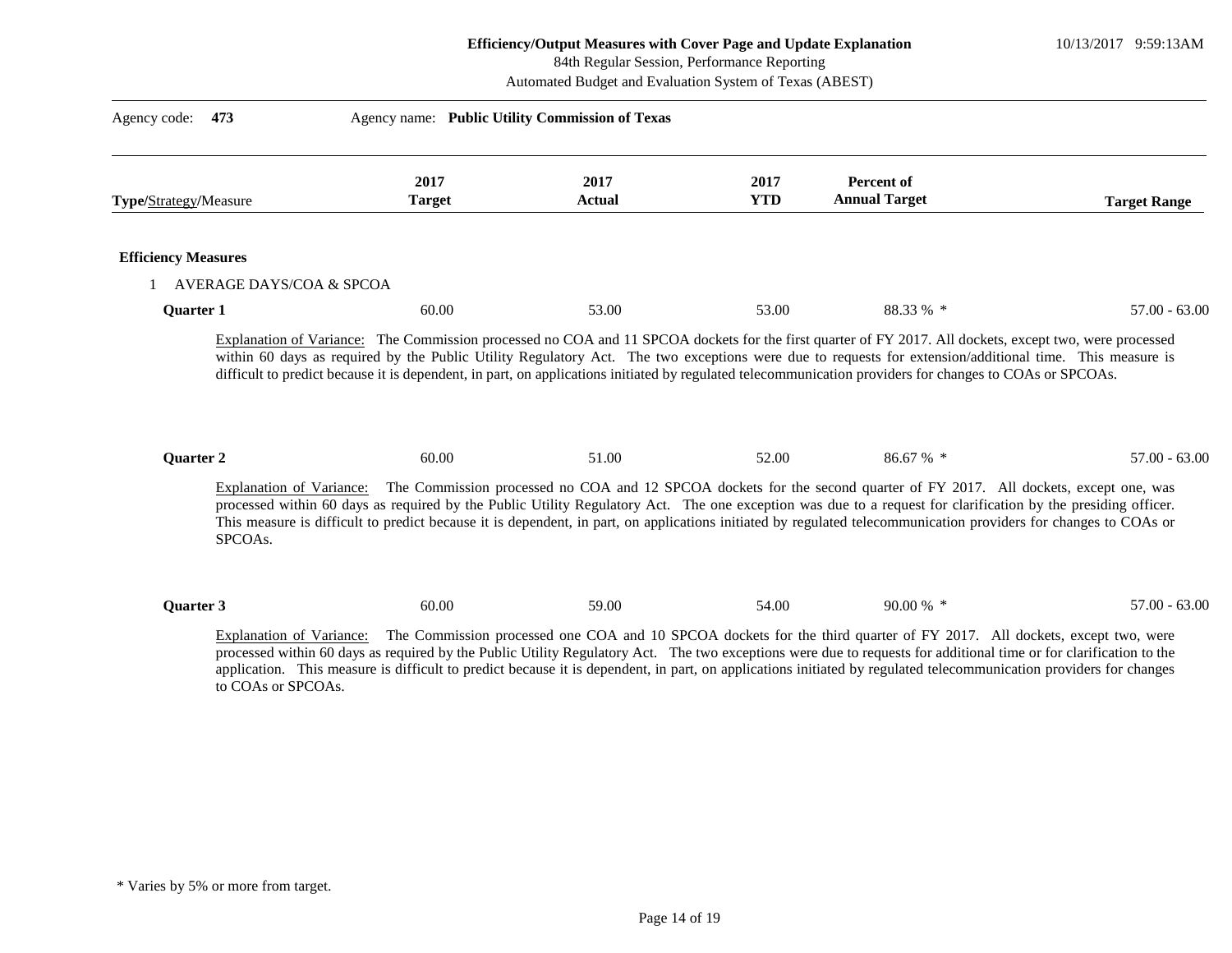10/13/2017 9:59:13AM

84th Regular Session, Performance Reporting

Automated Budget and Evaluation System of Texas (ABEST)

| Type/Strategy/Measure                                                                       | 2017<br><b>Target</b>                                                                                          | 2017<br><b>Actual</b> | 2017<br><b>YTD</b> | Percent of<br><b>Annual Target</b>                                                                                                                                                                                                                                                                                                                                                                                                                           | <b>Target Range</b> |
|---------------------------------------------------------------------------------------------|----------------------------------------------------------------------------------------------------------------|-----------------------|--------------------|--------------------------------------------------------------------------------------------------------------------------------------------------------------------------------------------------------------------------------------------------------------------------------------------------------------------------------------------------------------------------------------------------------------------------------------------------------------|---------------------|
| <b>Efficiency Measures</b>                                                                  |                                                                                                                |                       |                    |                                                                                                                                                                                                                                                                                                                                                                                                                                                              |                     |
| AVERAGE DAYS/COA & SPCOA                                                                    |                                                                                                                |                       |                    |                                                                                                                                                                                                                                                                                                                                                                                                                                                              |                     |
| Quarter 4                                                                                   | 60.00                                                                                                          | 49.00                 | 53.00              | 88.33 % *                                                                                                                                                                                                                                                                                                                                                                                                                                                    | $57.00 - 63.00$     |
| Explanation of Variance:                                                                    | applications initiated by regulated telecommunication providers for changes to COAs or SPCOAs.                 |                       |                    | The Commission processed 2 COA and 12 SPCOA dockets for the fourth quarter of FY 2017. All dockets, except two, were<br>processed within 60 days as required by the Public Utility Regulatory Act. The two exceptions were due to (1) additional time needed for acquisition and review<br>of required supplemental information; and (2) request for additional time by applicant. This measure is difficult to predict because it is dependent, in part, on |                     |
| UTILITY REGULATION<br>$1 - 2 - 1$<br>AVG DAYS PROCESS RATE CASE FOR TDU<br><b>Ouarter 1</b> | 220.00                                                                                                         | 0.00                  | 0.00               | $0.00\%$ *                                                                                                                                                                                                                                                                                                                                                                                                                                                   | $209.00 - 231.00$   |
|                                                                                             | to predict because it is dependent, in part, on applications initiated by regulated TDUs for changes in rates. |                       |                    | Explanation of Variance: This measure reflects the average number of days to complete major electric rate cases for a transmission and distribution utility<br>(TDU). There were no major electric rate cases that fit the definition of a TDU that was completed within the first quarter of FY 2017. This measure is difficult                                                                                                                             |                     |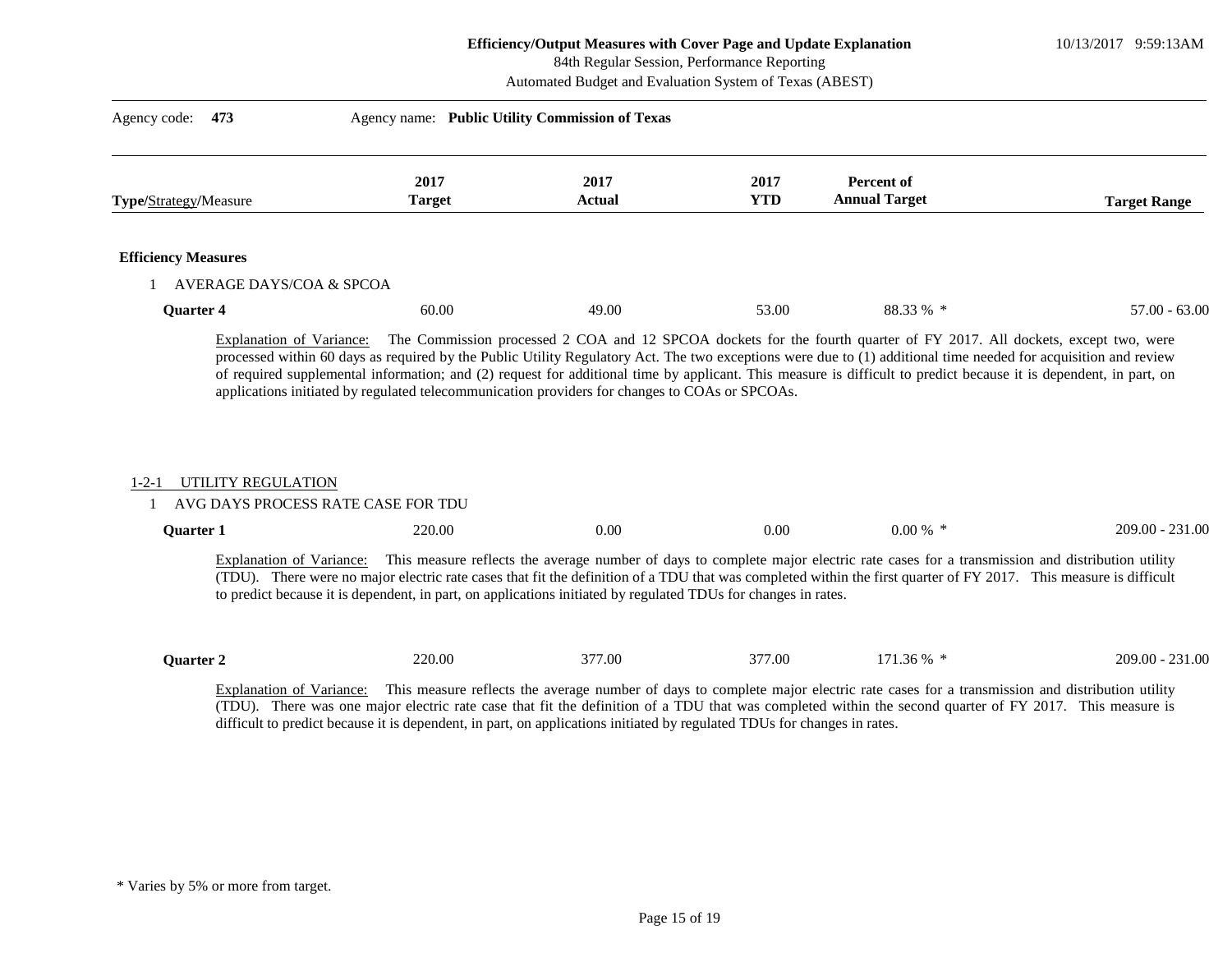|                            |                                                                                                                                                                                                                                                                                                                                                                                                                                                                                                                                                                                             | Efficiency/Output Measures with Cover Page and Update Explanation<br>84th Regular Session, Performance Reporting<br>Automated Budget and Evaluation System of Texas (ABEST) |                    |                                                                                                                                    | 10/13/2017 9:59:13AM |
|----------------------------|---------------------------------------------------------------------------------------------------------------------------------------------------------------------------------------------------------------------------------------------------------------------------------------------------------------------------------------------------------------------------------------------------------------------------------------------------------------------------------------------------------------------------------------------------------------------------------------------|-----------------------------------------------------------------------------------------------------------------------------------------------------------------------------|--------------------|------------------------------------------------------------------------------------------------------------------------------------|----------------------|
| Agency code:<br>473        |                                                                                                                                                                                                                                                                                                                                                                                                                                                                                                                                                                                             | Agency name: Public Utility Commission of Texas                                                                                                                             |                    |                                                                                                                                    |                      |
| Type/Strategy/Measure      | 2017<br><b>Target</b>                                                                                                                                                                                                                                                                                                                                                                                                                                                                                                                                                                       | 2017<br><b>Actual</b>                                                                                                                                                       | 2017<br><b>YTD</b> | Percent of<br><b>Annual Target</b>                                                                                                 | <b>Target Range</b>  |
| <b>Efficiency Measures</b> |                                                                                                                                                                                                                                                                                                                                                                                                                                                                                                                                                                                             |                                                                                                                                                                             |                    |                                                                                                                                    |                      |
|                            | 1 AVG DAYS PROCESS RATE CASE FOR TDU                                                                                                                                                                                                                                                                                                                                                                                                                                                                                                                                                        |                                                                                                                                                                             |                    |                                                                                                                                    |                      |
| Quarter 3                  | 220.00                                                                                                                                                                                                                                                                                                                                                                                                                                                                                                                                                                                      | 0.00                                                                                                                                                                        | 377.00             | 171.36 % *                                                                                                                         | $209.00 - 231.00$    |
| <b>Quarter 4</b>           | difficult to predict because it is dependent, in part, on applications initiated by regulated TDUs for changes in rates.<br>220.00<br>Explanation of Variance: This measure reflects the average number of days to complete a major electric rate case for a transmission and distribution utility<br>(TDU). There were no major electric rate cases that fit the definition of a TDU that were completed within the fourth quarter of FY 2017. This measure is<br>difficult to predict because it is dependent, in part, on applications initiated by regulated TDUs for changes in rates. | 0.00                                                                                                                                                                        | 377.00             | 171.36 % *                                                                                                                         | $209.00 - 231.00$    |
| <b>Quarter 1</b>           | INFORMATION AND EDUCATION EFFORTS<br>% INFO ELECTRONIC DISTRIBUTION<br>80.00 %<br>Explanation of Variance: Normal website traffic and a decrease in the number of hard copy materials distributed due to a lower number of outreach events in                                                                                                                                                                                                                                                                                                                                               | 93.07%                                                                                                                                                                      | 93.07 %            | 116.34 $%$ *                                                                                                                       | $76.00 - 84.00$      |
| Quarter 2                  | the months of September, October and November assisted us in significantly exceeding the target for this measure.<br>80.00 %                                                                                                                                                                                                                                                                                                                                                                                                                                                                | 97.03 %                                                                                                                                                                     | 95.06 %            | 118.83 % *                                                                                                                         | 76.00 - 84.00        |
| Explanation of Variance:   | Higher web site hits and fewer distribution of hard copy products resulted in significantly exceeding the target for this measure.                                                                                                                                                                                                                                                                                                                                                                                                                                                          |                                                                                                                                                                             |                    | Less education outreach events in the winter months in the second quarter resulted in fewer hard copy materials being distributed. |                      |

 $\frac{1}{2}$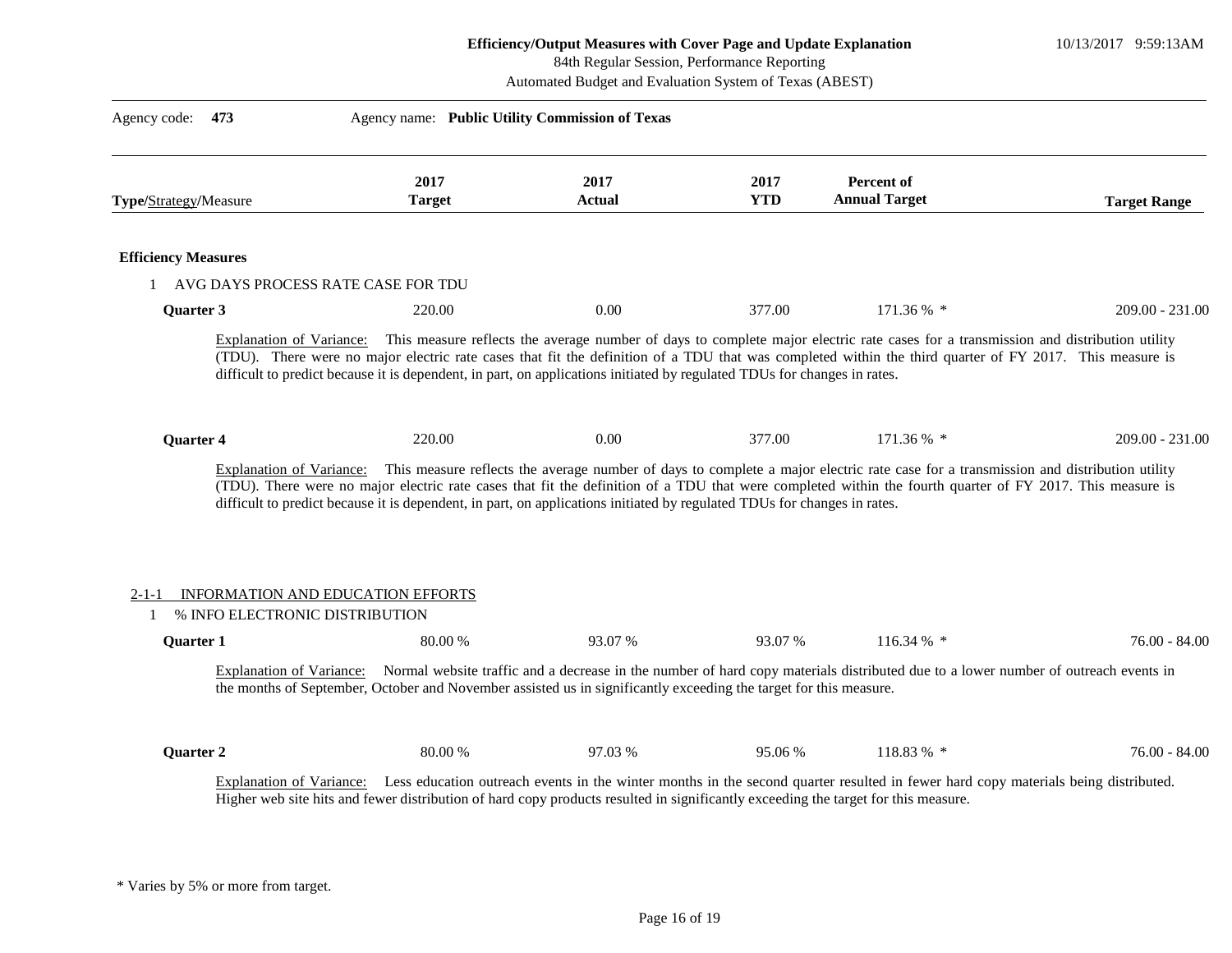## 84th Regular Session, Performance Reporting

Automated Budget and Evaluation System of Texas (ABEST)

| Type/Strategy/Measure                                                       | 2017<br><b>Target</b> | 2017<br>Actual | 2017<br><b>YTD</b> | Percent of<br><b>Annual Target</b>                                                                                                                                                                                                                                                                                                   | <b>Target Range</b> |
|-----------------------------------------------------------------------------|-----------------------|----------------|--------------------|--------------------------------------------------------------------------------------------------------------------------------------------------------------------------------------------------------------------------------------------------------------------------------------------------------------------------------------|---------------------|
| <b>Efficiency Measures</b>                                                  |                       |                |                    |                                                                                                                                                                                                                                                                                                                                      |                     |
| % INFO ELECTRONIC DISTRIBUTION                                              |                       |                |                    |                                                                                                                                                                                                                                                                                                                                      |                     |
| Quarter 3                                                                   | 80.00 %               | 93.37 %        | 94.40 %            | 118.00 % *                                                                                                                                                                                                                                                                                                                           | $76.00 - 84.00$     |
| measure.                                                                    |                       |                |                    | Explanation of Variance: Increased customer education through outreach events resulted in more website hits to the Power to Choose and Poder Escoger web<br>sites. Despite the increase in the distribution of customer education materials the increased web site traffic was a significant factor in exceeding the target for this |                     |
| Quarter 4                                                                   | 80.00 %               | 93.34 %        | 94.07 %            | $117.59\%$ *                                                                                                                                                                                                                                                                                                                         | $76.00 - 84.00$     |
| Explanation of Variance:<br>measure for this quarter.                       |                       |                |                    | Numerous outreach efforts throughout this quarter resulted in increased website traffic. This assisted in helping us exceed the                                                                                                                                                                                                      |                     |
| <b>ASSIST CUSTOMERS</b><br>$2 - 2 - 1$<br>AVERAGE DAYS: CONCLUDE COMPLAINTS |                       |                |                    |                                                                                                                                                                                                                                                                                                                                      |                     |

respond to complaints that are forwarded to them by the Commission. The PUC continues to work with the service providers to improve their understanding of the process and to develop good working relationships. Quality checks are performed on the entered data and concluded complaints are periodically audited to ensure the complaint file data is complete and accurate. These activities contribute to strengthening the knowledge base and performance of staff who readily engage in educating customers and investigating complaints. PUC Subst. Rule 25.30(a) requires the complainant to be advised of the complaint resolution within 21 days.

<sup>\*</sup> Varies by 5% or more from target.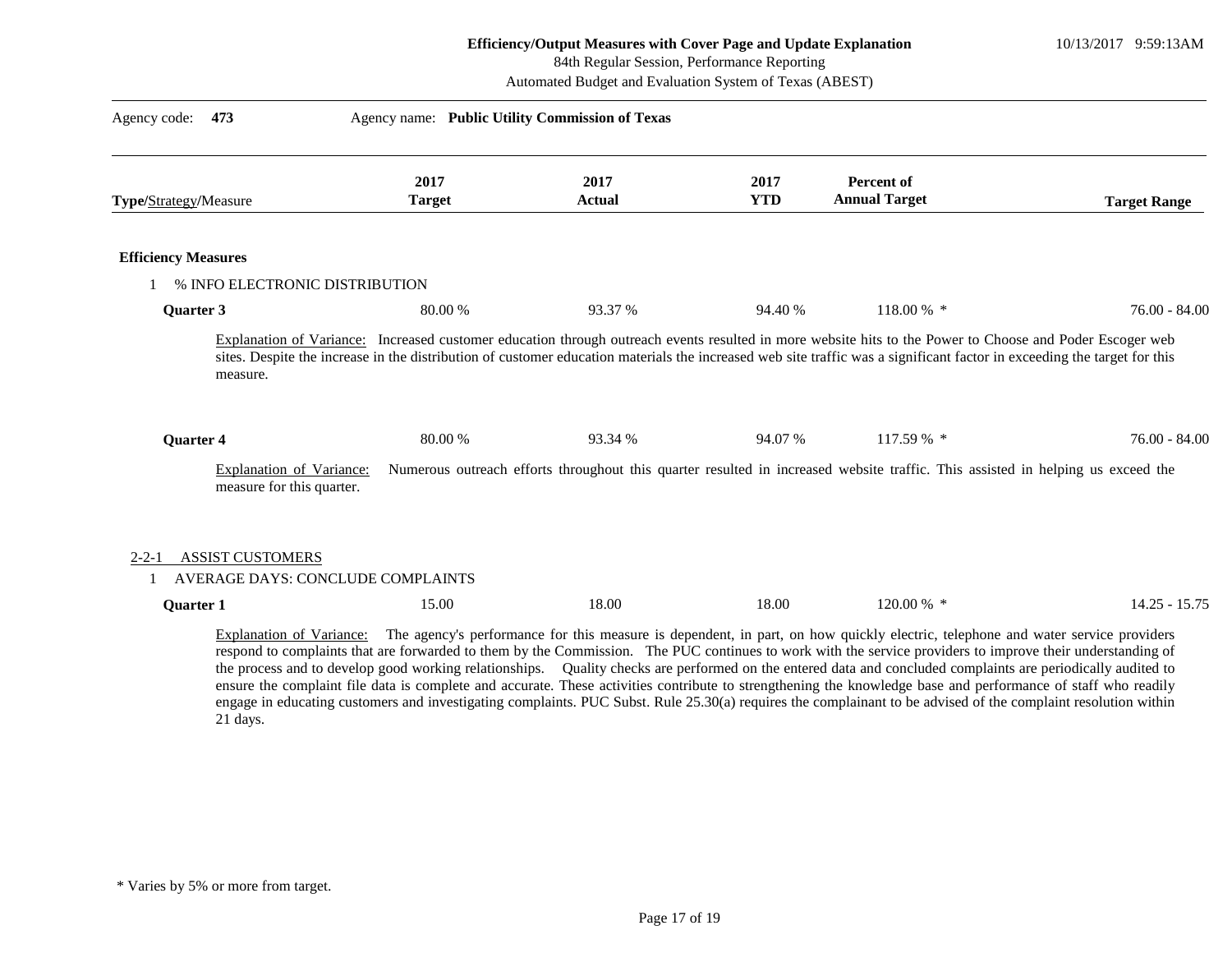10/13/2017 9:59:13AM

84th Regular Session, Performance Reporting

Automated Budget and Evaluation System of Texas (ABEST)

| Agency code:<br>473          | Agency name: Public Utility Commission of Texas |                       |                    |                                    |                     |
|------------------------------|-------------------------------------------------|-----------------------|--------------------|------------------------------------|---------------------|
| <b>Type/Strategy/Measure</b> | 2017<br><b>Target</b>                           | 2017<br><b>Actual</b> | 2017<br><b>YTD</b> | Percent of<br><b>Annual Target</b> | <b>Target Range</b> |
| <b>Efficiency Measures</b>   |                                                 |                       |                    |                                    |                     |
|                              | AVERAGE DAYS: CONCLUDE COMPLAINTS               |                       |                    |                                    |                     |
| Quarter 2                    | 15.00                                           | 15.00                 | 16.88              | $112.53\%$ *                       | $14.25 - 15.75$     |

Explanation of Variance: The agency's performance for this measure is dependent, in part, on how quickly electric, telephone and water service providers respond to complaints that are forwarded to them by the Commission. The PUC continues to work with the service providers to improve their understanding of the process and to develop good working relationships. Quality checks are performed on the entered data and concluded complaints are periodically audited to ensure the complaint file data is complete and accurate. These activities contribute to strengthening the knowledge base and performance of staff who readily engage in educating customers and investigating complaints. PUC Subst. Rule 25.30(a) requires the complainant to be advised of the complaint resolution within 21 days.

| <b>Ouarter</b> 3 | 5.00 | 16.00 | 16.00 | 67 %<br>106.67<br>- - - | 5.75<br>$\sim$<br>$\sim$<br>. .<br>IД<br>−……<br>10.IU |
|------------------|------|-------|-------|-------------------------|-------------------------------------------------------|
|------------------|------|-------|-------|-------------------------|-------------------------------------------------------|

Explanation of Variance: The agency's performance for this measure is dependent, in part, on how quickly electric, telephone and water service providers respond to complaints that are forwarded to them by the Commission. The PUC continues to work with the service providers to improve their understanding of the process and to develop good working relationships. Quality checks are performed on the entered data and concluded complaints are periodically audited to ensure the complaint file data is complete and accurate. These activities contribute to strengthening the knowledge base and performance of staff who readily engage in educating customers and investigating complaints. PUC Subst. Rule 25.30(a) requires the complainant to be advised of the complaint resolution within 21 days.

<sup>\*</sup> Varies by 5% or more from target.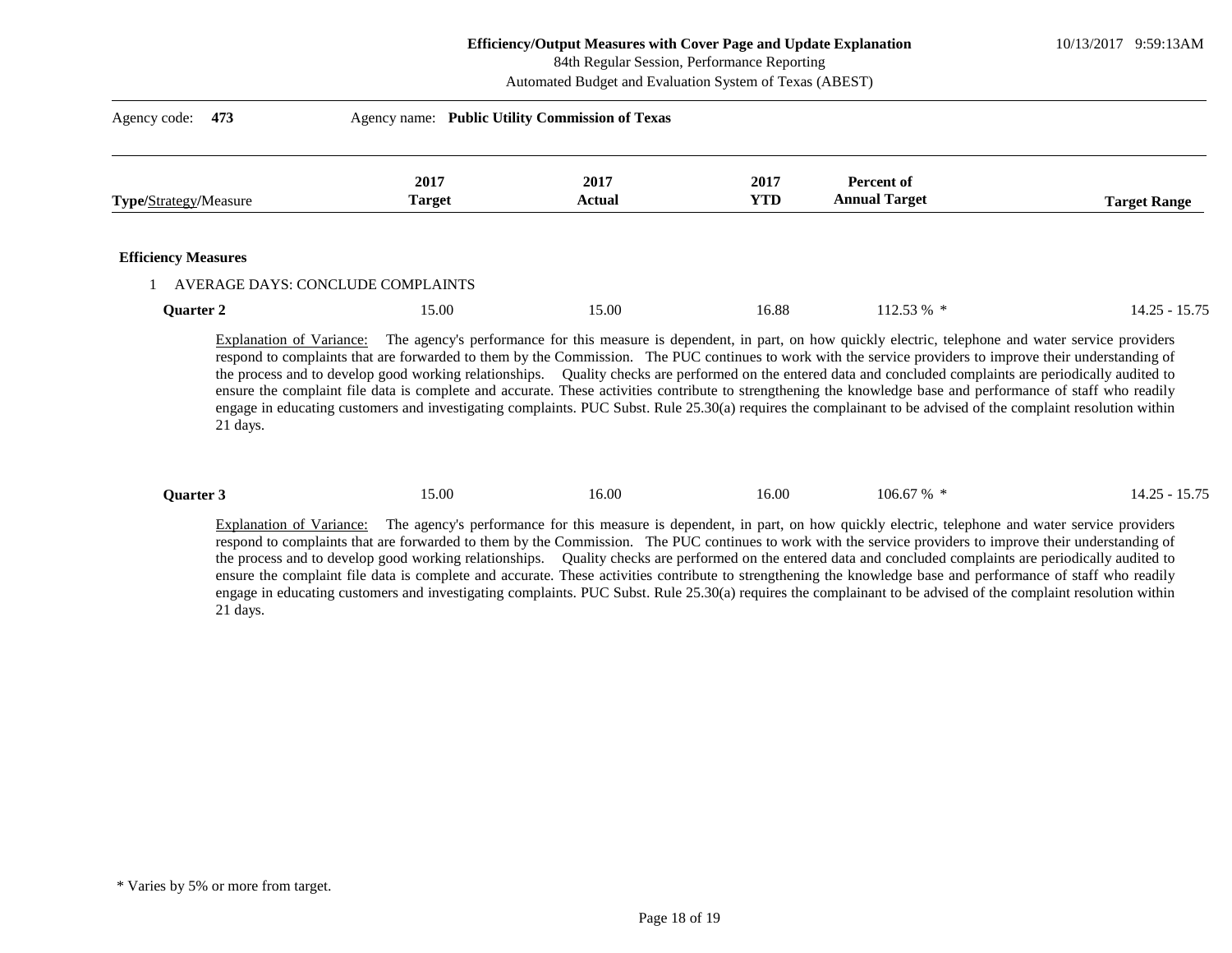10/13/2017 9:59:13AM

|                            |                                                 | 84th Regular Session, Performance Reporting<br>Automated Budget and Evaluation System of Texas (ABEST) |                    |                                    |                     |  |  |
|----------------------------|-------------------------------------------------|--------------------------------------------------------------------------------------------------------|--------------------|------------------------------------|---------------------|--|--|
| Agency code:<br>473        | Agency name: Public Utility Commission of Texas |                                                                                                        |                    |                                    |                     |  |  |
| Type/Strategy/Measure      | 2017<br><b>Target</b>                           | 2017<br><b>Actual</b>                                                                                  | 2017<br><b>YTD</b> | Percent of<br><b>Annual Target</b> | <b>Target Range</b> |  |  |
| <b>Efficiency Measures</b> |                                                 |                                                                                                        |                    |                                    |                     |  |  |
|                            | AVERAGE DAYS: CONCLUDE COMPLAINTS               |                                                                                                        |                    |                                    |                     |  |  |
| Quarter 4                  | 15.00                                           | 16.00                                                                                                  | 16.00              | 106.67%                            | $14.25 - 15.75$     |  |  |

Explanation of Variance: The agency's performance for this measure is dependent, in part, on how quickly electric, telephone and water service providers respond to complaints that are forwarded to them by the Commission. The PUC continues to work with the service providers to improve their understanding of the process and to develop good working relationships. Also, implementing enhancements identified by users of the complaint database have improved its functionality and efficiency in entering data to facilitate complaint handling. Quality checks are performed on the entered data and concluded complaints are periodically audited to ensure the complaint file data is complete and accurate. These activities contribute to strengthening the knowledge base and performance of staff who readily engage in education customers and investigating complaints. The PUC is exceeding the target set forth in agency rules, which requires complaints to be concluded within 21 days.

<sup>\*</sup> Varies by 5% or more from target.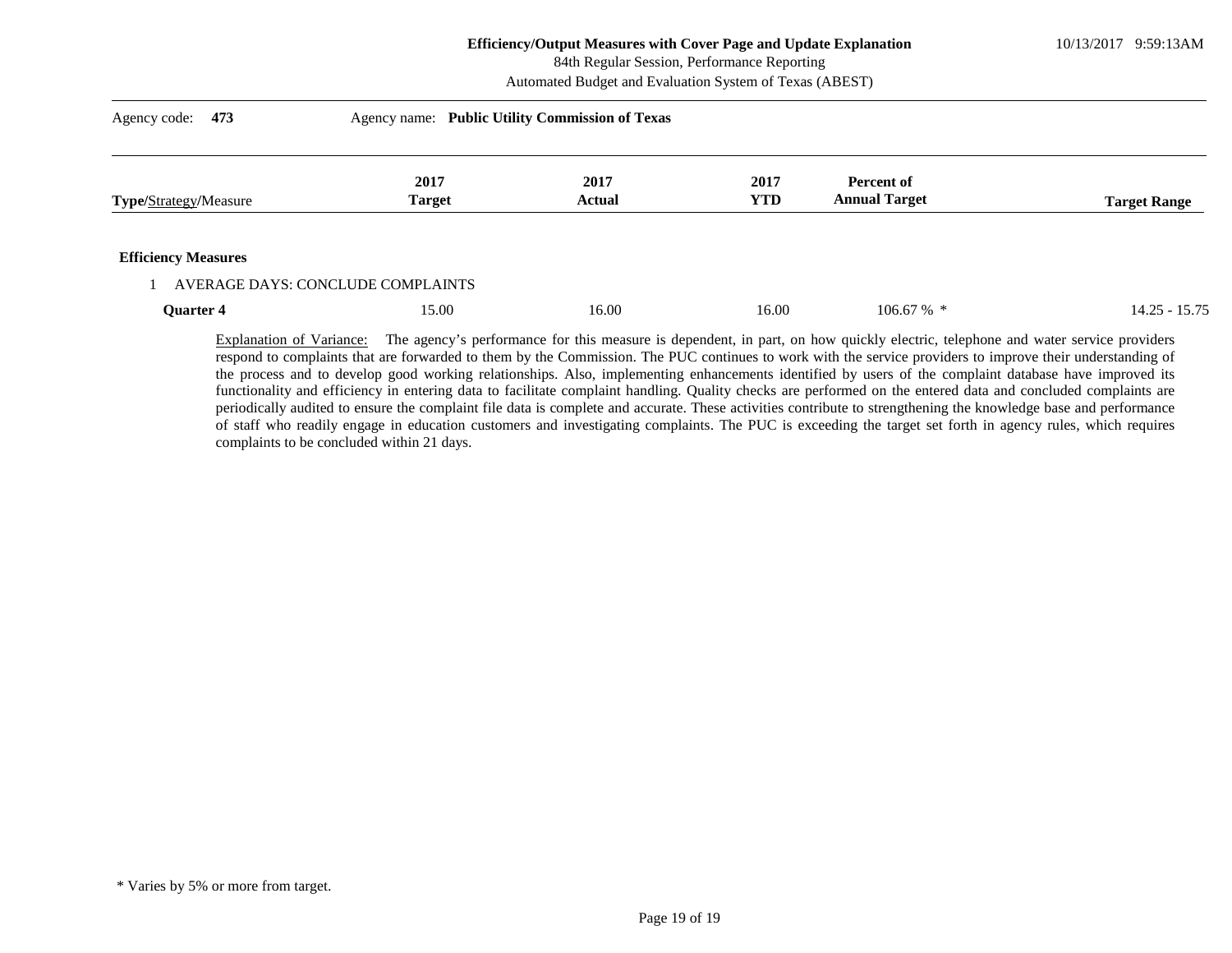# **ACTUAL PERFORMANCE FOR EXPLANATORY MEASURES**

**473 - Public Utility Commission of Texas Fiscal Year 2017 10/13/2017**